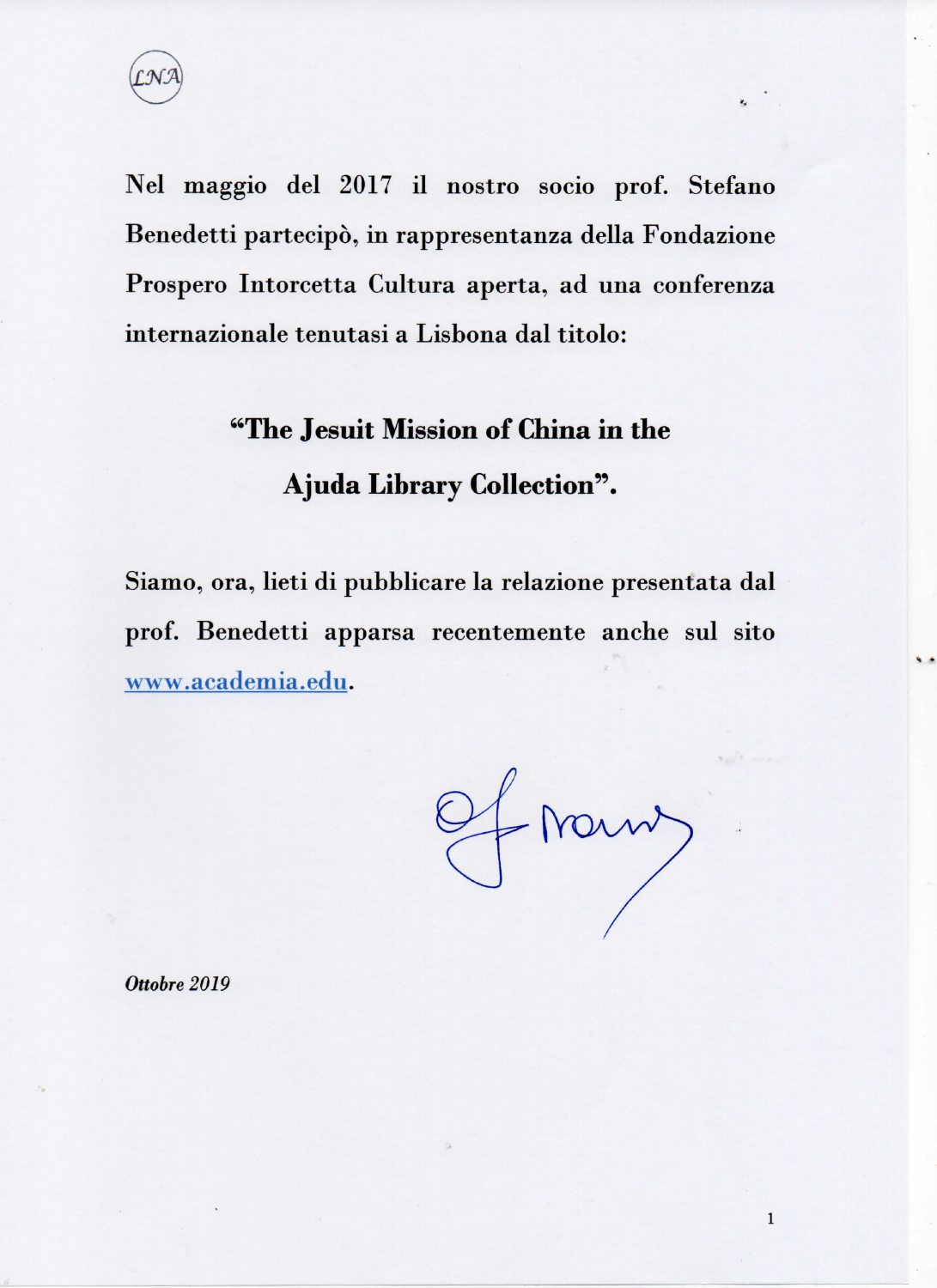#### **INTERNATIONAL CONFERENCE**

*A missão jesuíta da China nas coleções da Biblioteca da Ajuda The Jesuit Mission of China in the Ajuda Library collections* 

15 de Maio 2017 | 16h00 | Biblioteca da Ajuda

#### **STEFANO BENEDETTI**

# **Prospero Intorcetta's** *Compendiosa narratione* **(1672) and the Jesuit correspondence from China\***

The experience of Prospero Intorcetta, SJ (1625-96), in the biennium 1671-72, after having been appointed in Canton as *Sinicae missionis procurator* in 1666, then sent for a crucial mission to Rome, stands in the middle of his biography, just divided into a first decade in Asia, from 1659 to 1669, and the second part of his apostolate in China covering over twenty years, from his return in 1674 until his death in Hangzhou.<sup>1</sup> The specific case I am focusing on here can be of interest with regard to sources of the Jesuit correspondence from China, involving both the Jesuits engaged in Peking or Canton and the European readers variously interested in learning about the Chinese world and grasping at recent news on the progress of evangelization in China.<sup>2</sup>

**I.** In the first place, I would like to shortly regest here the items concerning Prospero Intorcetta in the Ajuda's collection *Jesuítas na Ásia*, 3 mainly included in the two parts codex 49-IV-63, plus some in the codex 49-IV-65: an amount of 71 letters, whose most relevant nucleus consists of 60 letters between Intorcetta and the visitors of Chinese Vice-province, exchanged in about 4 years, from April 1686 to October 1690: mostly with Francesco Saverio Filippucci, SJ (1632-92),<sup>4</sup> addressed by Intorcetta from Hangzhou in 49 letters,<sup>5</sup>

\* This contribution has been kindly patronized by the "Fondazione Prospero Intorcetta" of Piazza Armerina, Sicily (http://www.fondazioneintorcetta.info/).

<sup>1</sup> On Intorcetta's biography see C. CAPIZZI, "Per una biografia scientifica di Prospero Intorcetta." In: *Scienziati gesuiti in Cina nel secolo XVII.* Atti del Convegno (Palermo, Piazza Armerina, Caltagirone, Mineo, 26-29 ottobre 1983), ed. by A. Luini. Roma: Istituto Italo Cinese, 1985, pp. 197-217; E. CORSI, "Intorcetta, Prospero (Yin Duoze, Juesi [Il Saggio])." In: *Dizionario biografico degli Italiani*. Roma: Istituto della Enciclopedia Italiana, vol. 62, 2004, pp. 526-529; on the second period, less documented, see D. E. MUNGELLO, *The Forgotten Christians of Hangzhou*. Honolulu: University of Hawaii Press, 1994, pp. 42-66.

<sup>2</sup> The most detailed profile of Intorcetta's mission to Europe is now provided by N. GOLVERS, "Il ruolo dei periodici 'procuratores missionum' nella comunicazione tra Cina e Europa: il caso di Prospero Intorcetta (1670-72)." Conference held in Piazza Armerina 18 July 2016 (forthcoming).

<sup>3</sup> Starting point of any research is F. da CUNHA LEÃO, *Jesuítas na Ásia: Catálogo e guia*. Macao-Lisbon: Instituto Cultural de Macau-Biblioteca da Ajuda, 1998, *ad ind.*

<sup>4</sup> On him F. MASINI, "Filippucci, Alessandro […]." In: *Dizionario biografico degli Italiani*. Roma: Istituto della Enciclopedia Italiana, vol. 47, 1997, pp. 789-791.

<sup>5</sup> *JA,* cod. 49-IV-63, [1st part]: ff. 70*v*-71*r* (3 Apr. 1686), 75*r* (1 Jul. '86), 91*r*-*v* (18 Oct. '87), 146*r*-147*r* (21 Feb. '88), 152*r*-153*r* (17 Mar. '88), 153*r*-154*v* (20 Mar. '88), 156*r*-157*v* (27 Mar. '88), 160*v*-162*r* (8 Apr. '88), 164*r*-165*v* (13 Apr. '88), 171*r*-175*r* (10 May '88), 187*r*-*v* (26 Jun. '88), 191*v-*193*v* (1 Jul. '88), 194*v*-197*v* (3 Jul. '88), 203*v*-205*v* (28 Jul. '88), 223*r*-*v* (14 Sep. '88), 228*r*-231*r* (23 Sep. '88), 241*v*-243*r* (4 Nov. '88), 249*r*-250*v* (16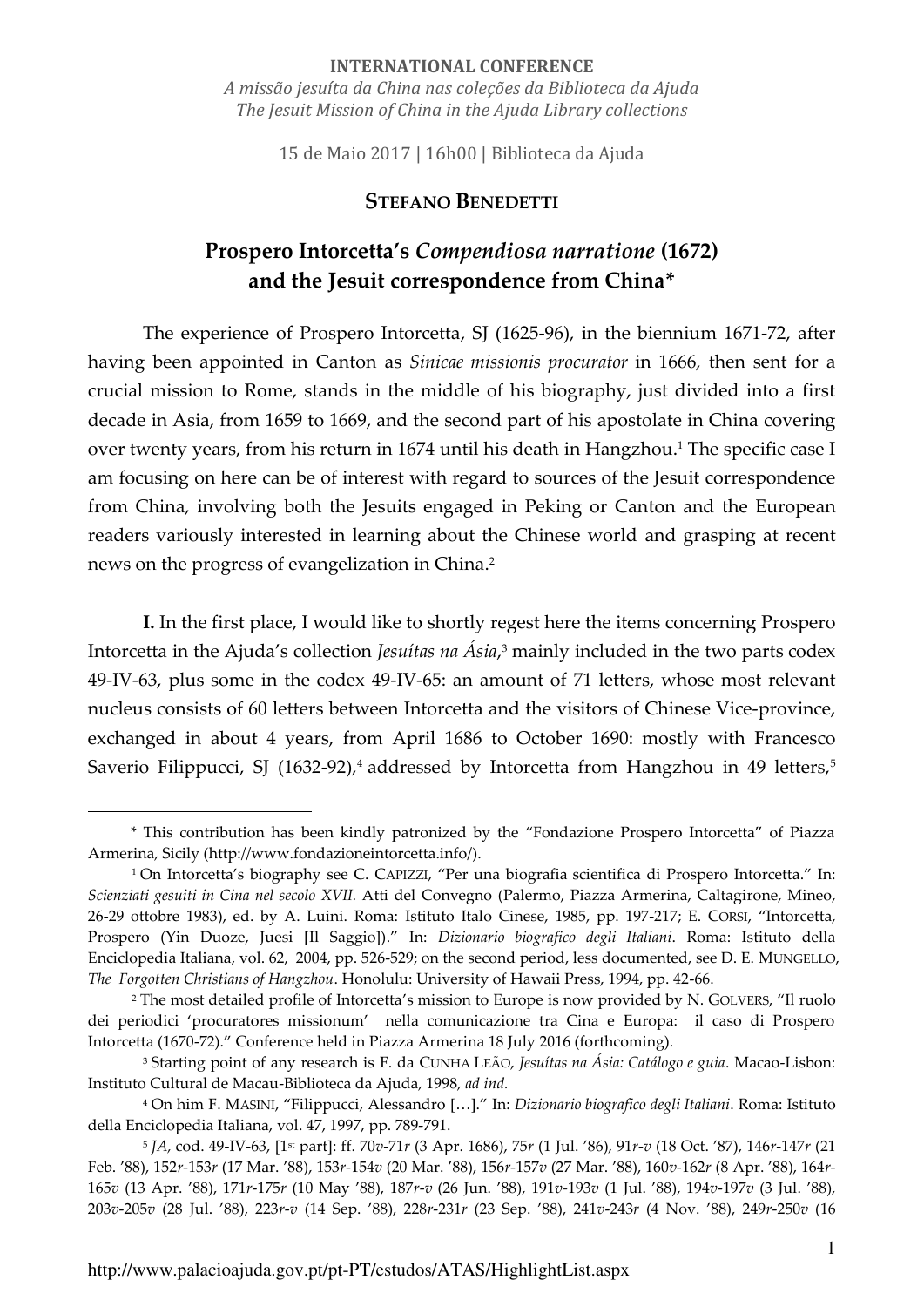15 de Maio 2017 | 16h00 | Biblioteca da Ajuda

while 11 letters were sent to Intorcetta by Filippucci from Canton;<sup>6</sup> in other 5 letters (fall and winter 1687-88) Intorcetta wrote to Simão Martins, visitator at that time, right before Filippucci assumed the office in the following three years.<sup>7</sup> Other few letters are sent to Intorcetta by various corrispondents, such as Joseph Suarez from Peking (18 Apr. 1689), Tomás Pereira (25 Oct. '89), Jean de Fontaney from Nanking (24 Mar. '90), Jean-Dominique Gabiani (16 Aug. '90).<sup>8</sup> In all the cases items from an official correspondence where Intorcetta was reporting to the visitators in his role as Vice-Provincial of China, as well as a rector of the Jesuit college and superior of the Jesuit residence in Hangzhou.<sup>9</sup> Such epistolar *corpus*, bearing a special relevance because only witnessed by the Ajuda's transcriptions, translated in Portuguese, must be taken into account by those who aim at reconstructing more in detail terms and events of these late years in the life of Intorcetta.<sup>10</sup>

Belonging to a previous phase, related to his mission as procurator in the years 1670-72, some more items refer to proceedings of the "Canton conference", held after that 30 fathers had been detained there, as a result of the 1664-65 anti-Christian persecutions. These transcriptions from Latin seem textually less relevant as mostly being just copies of documents still preserved in the Propaganda Fide and Jesuit Roman Archives (ARSI).<sup>11</sup>

6 *JA,* cod. 49-IV-63 [2nd part]: 278*v*-280*v* (2 Feb. '88), 294*r*-295*v* (24 Apr. '88), 308*v*-311*r* (25 May '88), 312*r*-313*r* (6 Jun. '88), 317*r*-319*r* (11 Jun. '88), 335*v*-337*v* (22 Jun. '88), 343*r*-347*r* (9 Jul. '88), 358*r*-359*r* (4 Aug. '88), 362*v*-365*v* (4 Sep. '88), 377*v*-379*v* (23 Sep. '88), 387*v*-389*v* (22 Nov. '88).

7 *JA,* cod. 49-IV-63 [1st part]: 91*v*-92*v* (29 Dec. '87, from Nanking), 92*v*-93*r* (31 Oct. '87), 93*r*-94*v* (18 Oct. '87), 94*v*-96*r* (15 Dec. '87), 144*r*-146*r* (28 Jan. '88).

8 Respectively, cod. 49-IV-65: 58*r*-59*r*; cod. 49-IV-63: 275*v*-277*v*; cod. 49-IV-65: 186*v*-187*r*; 235*r*-*v* (it was a directive towards more fathers: «Ordem do P. V.Provinciae Gabiani aos nossos de Vice Provinciae P. P. Intorcetta […] de defectione 5 P. P. Gallorum a Visitatore» [16 Aug. 1690], which was about the affair of the five French missionaries just arrived to China and about to be expelled; on the same issue a letter to Intorcetta was sent already by the "Superior" Father Le Royer on 10 May 1689, *ibid*., f. 70*r*).

9 In addition to the reference as Vice-Provincial in some letters Intorcetta was entitled as "P. Reitor" (by de Fontaney) and "P. Superior" (by Pereira).

<sup>10</sup> Compared to CAPIZZI, "Per una biografia scientifica" cit., no other sources are considered by the most recent biographical profile in L. M. PATERNICÒ, "Translating the Master. The Contribution of Prospero Intorcetta to the *Confucius Sinarum Philosophus*." In: *Monumenta Serica*, 65, 2017, pp. 87-121: 89-95.

<sup>11</sup> See at least a large sequence of items in *JA*, cod. 49-IV-62, starting with «Praxes quaedam discussae in pleno coetu 23. Patrum quorum nomina in fine describuntur, statutae et directae ad servandam inter nos in Sinica missione uniformitate» (dated 10 Dec. 1668, f. 239*r* and followings, likely trascription of ARSI, *Jap.- Sin.* 162, ff. 258*r*-263*v*); then various *quaestiones* on how applying fasting rules to Chinese converts, discussed

Nov. '88), 255*v*-256*r* (21 Nov. '88), 261*r*-262*v* (2 Dec. '88), 263*r*-265*r* (28 Dec. '88), 265*r*-267*r* (31 Dec. '88); [2nd part]: 403*r*-*v* (16 Dec. '88), 430*v*-431*v* (8 Jan. '89), 435*r*-436*v* (16 Jan. '89), 450*r*-451*v* (14 Feb. '89), 460*r*-461*v* (2 Mar. '89), 463*r*-464*v* (9 Mar. '89), 485*v*-486*v* (30 Mar. '89), 493*r*-494*v* (12 Apr. '89), 509*v*-510*v* (20 May '89), 514*v*-515*v* (30 May '89), 524*v*-525*v* (29 Jun. '89), 531*v* (18 Aug. '89), 532*r*-534*r* (25 Aug. '89), 539*v*-540*r* (5 Oct. '89), 542*v*-543*r* (10 Oct. '89), 561*r*-*v* (17 Oct. '89), 563*v*-564*r* (19 Dec. '89). Cod. 49-IV-65: 290*r* (2 Jan. '90), 292*v*-294*r* (28 Jan. '90), 298*v*-299*r* (28 Mar. '90), 301*r*-302*r* (7 Apr. '90), 304*v*-305*v* (15 May '90), 308*r*-309*r* (20 Jun. '90), 312*v*-313*r* (14 Jul. '90), 319*r-v* (28 Aug. '90), 329*v*-330*r* (8 Oct. '90). Cod. 49-V-20: 562*r*-*v* (26 Jan. '90).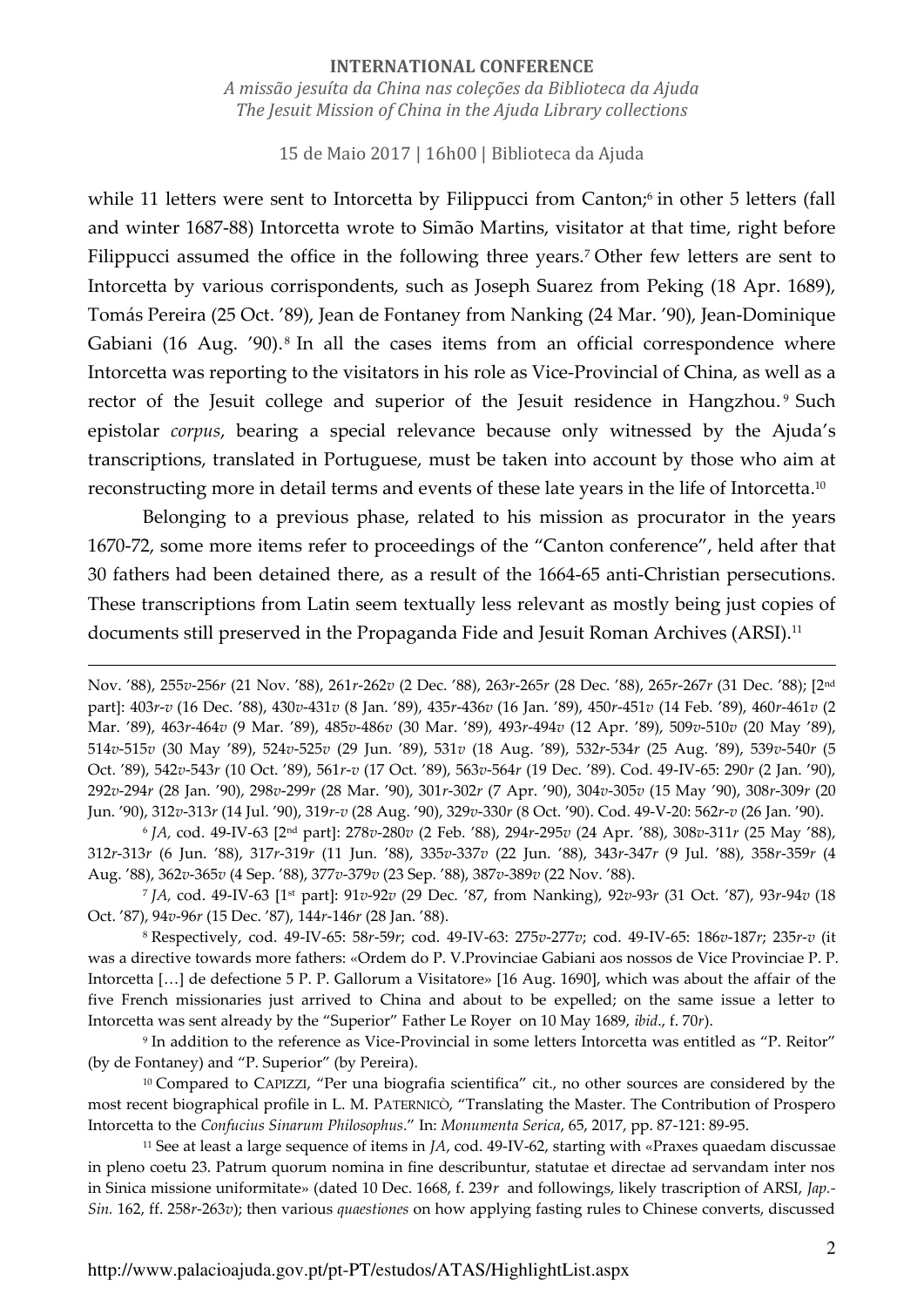15 de Maio 2017 | 16h00 | Biblioteca da Ajuda

But what I intend to focus on later is another letter, whose copy is also included in the Ajuda collection (*JA*, cod. 49-IV-62, ff. 526*r*-533*v*), which is not written, rather translated and edited by Intorcetta and can provide a significant example of epistolar circulation in its strict interrelation with chronicles and historical reports, belonging to historiography as a genre of writing never separated from a "militant" perspective on current times, typical of the Jesuits 'who govern for the future, considering the past' («governano per l'avenire, advertendo al passato»), to quote emblematic, seminal words of Juan de Polanco, recently recalled in Adriano Prosperi's essay on Jesuits vocation in their own testimonies.<sup>12</sup>

**II**. Intorcetta's *Compendiosa narratione dello stato della missione cinese, cominciando dall'anno 1581 fino al 1669*, is one among a vast range of Jesuit sources from China, chronicles and accounts related to a very particular phase, the late Sixties decade of the 17<sup>th</sup>-century, written right after the sudden persecution of Christian missioners broken out in 1664, when any circulation of letters became more limited than before, but indispensable at the same time to update and communicate strategies for the Chinese mission at that dramatic turning point. As said, in October 1666 Intorcetta was appointed as a procurator of the Chinese Vice-Province Mission, so he left for Europe in summer '68 as envoy to the Roman Church, in order to present to the cardinals of Propaganda Fide inquiries and resolutions discussed in Canton, where most of the Christian fathers were in detention. As it is well known, only three of them were held prisoner in Peking, after that

in the Canton conference (262*r*-285*r*; see also the documents preserved in ARSI, e.g. *Jap.-Sin.* 150, ff. 70-79); followed by a long articulated «Responsio ad quesitum et obiectiones Patris Prosperi Intorcettae» on the same subjects subscribed by Jacques Le Favre (285*v*-331*v*). At ff. 331*v*-335*v* it follows: «Eminentissimis Dominis Cardinalibus Congregationis Sanctae, et Universalis Inquisitionis Romanae. Informationes quas offert Prosper Jntorcetta Societatis Iesu Sacerdos, ac Procurator Missionis Sinensis. […]», plus other records, ending with a «Transcriptum Litterarum, quas ex Sinis misit R. P. Dominicus Maria Sarpetrus ordin. Praed. ad S. Congregationem de Propaganda Fide» (a letter originally written by the Dominican Father Domenico Maria Sarpetri in Canton, 4 Aug. 1668, copied and translated on 21 Apr. 1672 by Intorcetta who attached it to the dossier presented to Propaganda Fide Congregation; cfr. Roma, Prop. Fide Archive, *SOCG* [1672], v. 432, ff. 457*r*-458*r*, autographic copy by Intorcetta himself): but all this section is a transcript of the *Informationes*  preserved in Rome, Biblioteca Angelica, ms. 87 (A 76), ff. 128*r*-166*r* (see *infra,* note 30). Also the «Copia memorialis» in *JA*, cod. 49-V-16, ff. 415*v*-416*r*, is a partial copy of Intorcetta's supplication to pope Clement X of 10 Dec. 1671, whose autograph is in the same Prop. Fide Archive, *SOCG* (1672), v. 432, ff. 19*r*-20*r*). All the mentioned items would require to be collated with the originals in ARSI and Propaganda Fide to confirm they have been copied from them.

<sup>12</sup> A. PROSPERI, *La vocazione. Storie di gesuiti tra Cinque e Seicento*. Torino: Einaudi, 2016, part I, cap. VI. On Jesuit historiography resources online can be consulted at the Brill website: *Jesuit Historiography Online* (JHO), [http://referenceworks.brillonline.com/browse/jesuit-historiography-online.](http://referenceworks.brillonline.com/browse/jesuit-historiography-online) Especially on China, see there P. RULE, *The Historiography of the Jesuits in China* (last modified December 2016).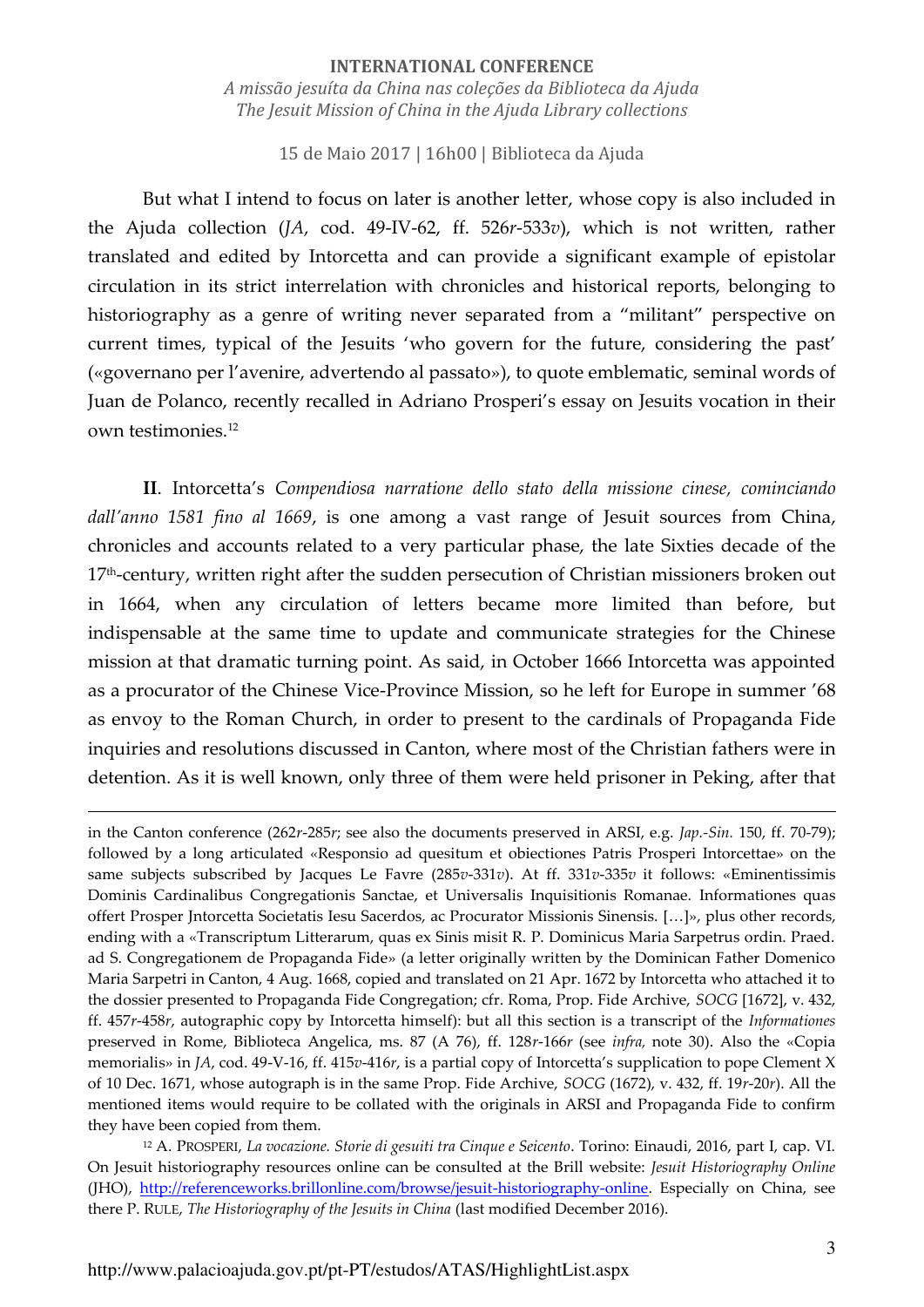15 de Maio 2017 | 16h00 | Biblioteca da Ajuda

Adam von Schall had died (15 August 1666): Gabriel de Magalhães, Ludovico Buglio and Ferdinand Verbiest, whose reports from Peking, with the intermediation of those in Canton, became primary sources to spread in Europe about the evolving situation at the imperial court after the succession to the throne of Kangxi emperor, and the following steps in his policy of new tolerance and rehabilitation of the Christians.13 Along those five years of the persecution (officially closed in March 1671, when the decree of releasing arrived in Canton) rumours and news from China were already circulating, so narrative records should have promptly been issued, as the anonymous *Innocentia victrix* published in Canton and authorized by the Vice-provincial Antonio de Gouvea in December 1670, whose writing is to be ascribed to Rougemont.<sup>14</sup> An esplicit purpose of this publication was indeed to report more reliable and clearer news about the events, as stated in the *Facultas* signed by Gouvea:

Opusculum Sinico-Latinum cui titulus est *Innocentia Victrix*, quod exaratum fuit ut constaret liquidius ac magis autentice veritas eorum quae de Sinica persecutione vulgata sunt per Europam variorum litteris atque sermonibus […].<sup>15</sup>

Also Intorcetta's *Compendiosa narratione* aimed at making quickly better known such news, so in its final page he adduced a short reference to more detailed reports, updated to the latest circumstances occurred:

Ho già finito il mio brieve Compendio: chi però desidera le notitie più copiose e chiare, procuri, o dal torchio di Vienna l'opera in latino del Padre Gio: Domenico Gabiani, o dalla Francia quella

<sup>13</sup> For a survey on the events see at least N. GOLVERS, *The* Astronomia Europaea *of Ferdinand Verbiest, S.J. (Dillingen, 1687). Text, Translation, Notes and Commentaries*. Nettetal: Steyler Verlag, 1993, pp. 19-21.

<sup>14</sup> *Innocentia victrix sive Sententia Comitiorum Imperij Sinici pro innocentia christianae religionis lata juridice per Annum 1669 et Iussu R. P. Antonij de Govvea Soc. is Iesu, ibidem V. Provincialis Sinico-Latine exposita*, Canton, 1671. The copy in Ajuda, *JA*, 49-V-16, f. 468*r* and followings, reproduces the editorial features but is lacking of all the texts in Chinese characters, unknown by the copyist. A modern anastatic edition: *Innocentia Victrix*. *Vitória da inocência ou Sentença das Assembleias do Império Chinês em prol da inocência da religião cristã*, introdução H. P. Araújo; leitura, fixação de texto e tradução do Latim A. A. Nascimento. Lisboa: Instituto Português do Oriente, Biblioteca Nacional, 1999. On the attribution to Rougemont, see N. GOLVERS, *Ferdinand Verbiest, S.J., (1623-1688) and the Chinese Heaven. The Composition of the Astronomical Corpus, its Diffusion and Reception in the European Republic of Letters*. Leuven: Leuven University Press, Ferdinand Verbiest Foundation, 2003, p. 28 note 39. On de Gouvea's works during this period see also ID., *Portuguese Books and Their Readers in the Jesuit Mission of China (17th-18 th century)*. Lisboa: Cientro Científico e Cultural de Macau, 2011, pp. 80-82.

<sup>15</sup> *Innocentia Victrix* cit., c. 1*v*: 'This little Chinese-Latin book entitled *"Victorious Innocence"*, that has been composed to let know more clearly and trustfully the truth about what on the Chinese persecution has been spread in Europe by letters and rumours of various people […]'.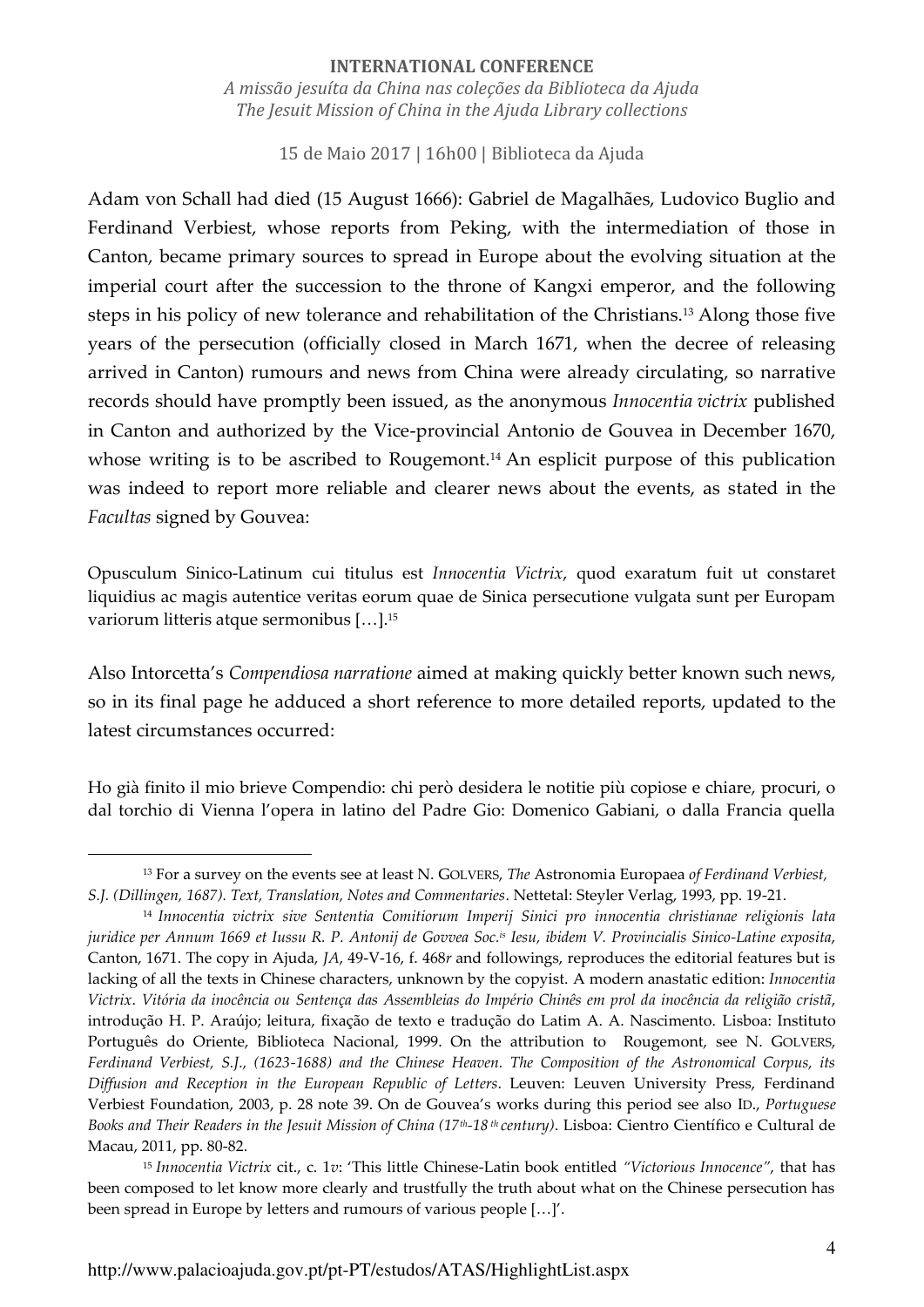#### **INTERNATIONAL CONFERENCE**

*A missão jesuíta da China nas coleções da Biblioteca da Ajuda The Jesuit Mission of China in the Ajuda Library collections* 

15 de Maio 2017 | 16h00 | Biblioteca da Ajuda

scritta in Francese del P. Adriano Grelon, stampata forse in Parigi; o dalla Fiandra la Relatione stampata in lingua latina del P. Francesco Rougemont, e da questa conoscerà non solamente lo stato della persecutione, ma anche i progressi della guerra de' Tartari.<sup>16</sup>

All these manuscript writings were brought to Europe in 1671 by Intorcetta, which let possible to have them published in the different contexts he himself mentioned here. Jean-Dominique Gabiani's *Incrementa Sinicae Ecclesiae*, composed in Canton (Feliciano Pacheco's *approbatio* is dated Canton, 8 December 1667) then published in Vienna 1673,<sup>17</sup> claimed itself as an 'accurated and proved narrative', which lastly aimed at offering also a report of the current situation in the final chapter, closed by reporting the death of Michel Trigault on 1st October 1667. Adrien Greslon's *Histoire de la Chine sous la domination des Tartares* […] *depuis l'anneé 1651, qu'ils ont achevé de le conquerir, jusqu'en 1669*, had been actually published sooner in Paris, 1671, and it also covered the years after the *Historia* by Martino Martini, like Gabiani's *Narratio*, but extended until December 1668, and closed by a short account of the four-days experiments of Verbiest (26-29 December, pp. 344-349) which raised hopes for an official revocation of the anti-Christian banishment:

Voilà des choses qui donnent de grandes esperances à tous les Religieux, qui ont estably des Eglises si florissantes dans la Chine, de se voir rappellez de l'exil: mais il faut prier Dieu qu'il acheve, ce qu'il a commencé par sa Providence, lors qu'il a fait connoistre à l'Empereur de la Chine, que les Predicateurs de l'Evangile ne luy doivent point estre suspects.<sup>18</sup>

Intorcetta was not precisely informed, when writing his *Compendiosa narratione*, about the Parisian edition of Greslon («stampata forse in Parigi»), while it might be noteworthy that his name appeared in the paratext of François de Rougemont's *Historia Tartaro-Sinica nova*,

<sup>16</sup> *Compendiosa narratione dello stato della Missione Cinese, cominciando dall'anno 1581 fino al 1669.* Offerta in Roma. Alli Eminentissimi Signori Cardinali della Sacra Congregazione de Propaganda Fide. Dal P. PROSPERO INTORCETTA […]. In Roma: per Francesco Tizzoni, 1672, p. 75: 'I have just finished my short digest, but those who want to learn more copious and clearer news should provide themselves either with the Latin work of Father Gio. Domenico Gabiani printed in Vienna, or the work from France written in French by Father Adrien Grelon, printed in Paris perhaps, or the *Relatio* from the Flanders written in Latin by Father François de Rougemont, through which they will learn not only the circumstances of persecution, but also the improvements in the Tartarian war'.

<sup>17</sup> *Incrementa Sinicae Ecclesiae, a Tartaris oppugnatae, accurata et contestata narratione exhibita Patri Nostro in Christo P. Joanni Paulo Oliva* […] per P. JOANNEM DOMINICUM GABIANI […] e Sinarum Imperio Anno Salutis M.DC.LXVII. Viennae Austriae: typis Leopoldi Voigt, Universitatis Typographi, 1673.

<sup>18</sup> *Histoire de la Chine sous la domination des Tartares. Ou' l'on verra les choses les plus remaquables qui sont arrivées dans ce grand Empire, depuis l'anneée* [!] *1651 qu'ils ont achevé de le conquerir, jusqu'en 1669* par le Père ADRIEN GRESLON […]. Paris: chez Iean Henault, 1671, p. 349.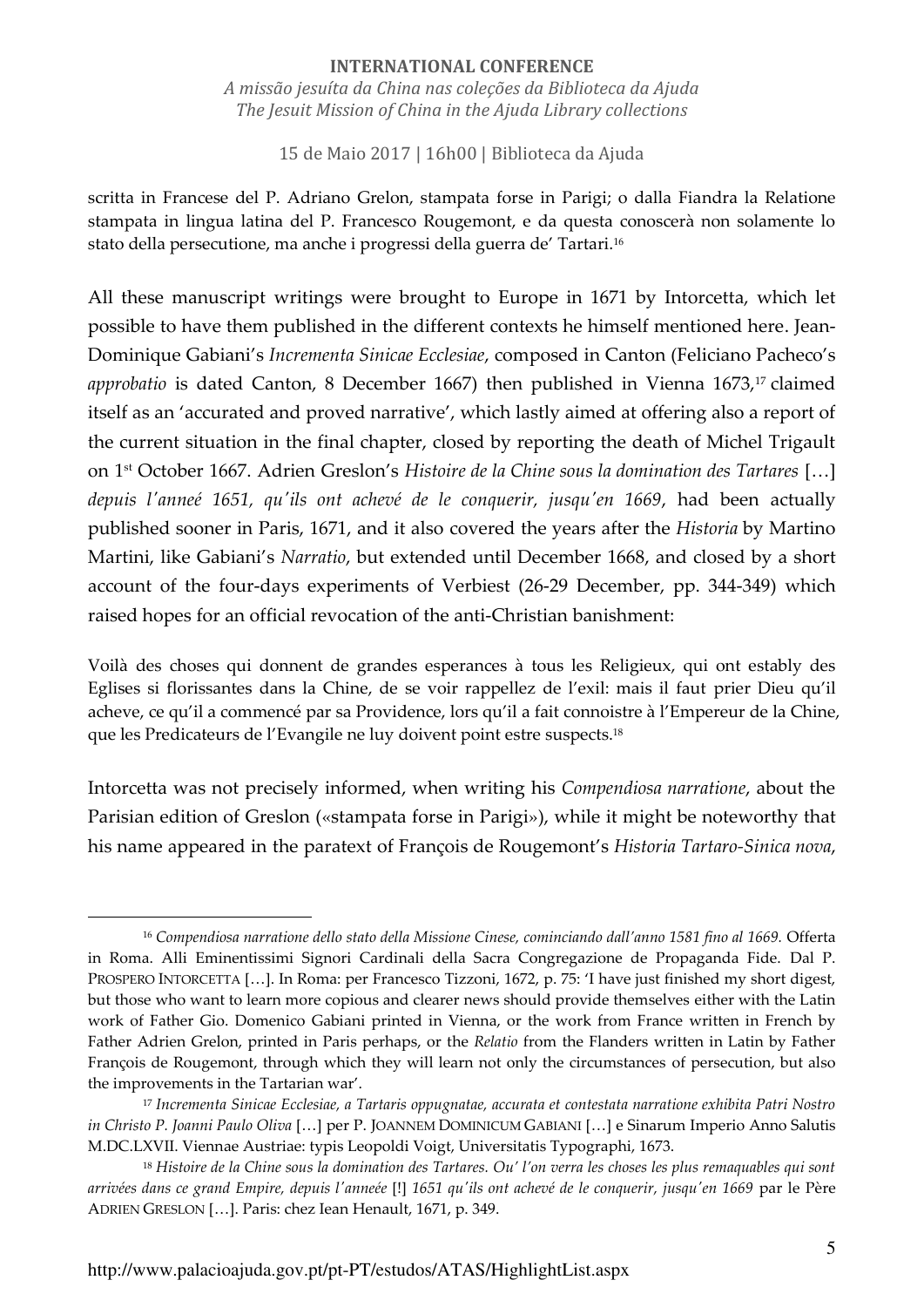15 de Maio 2017 | 16h00 | Biblioteca da Ajuda

as stated in the dedicatory letter *Ad lectorem benevolum*, certainly written by the editor (as a following reference to the final *Errata corrige* proves), which may deserve to quote here:

Amice lector, ut de Historiae huius veritate tanto sis securior, quo pluribus apud te testimoniis firmabitur, haec etiam te latere non volui, literas a P. Thoma van der Elst Bruxellensi, datas fuisse Ulyssipone 12 Februarii 1673 ex instructione P. Prosperi Intorcetta Siculi e Provincia Quantoniensi Sinarum anno 1669 missi Romam Procuratoris, cui se adiunxit P. Thomas, ut cum illo ad Sinas tendat, rem Christianam illic curaturus. Istis itaque literis et alio scripto manu ipsius P. Prosperi Procuratoris Sinensis Missionis iis incluso hoc denuo affirmatur, nimirum omnia in hac Historia contenta, de novo confirmata fuisse aliis testimoniis literarum scriptarum in Sinis mense Novembri 1670, a P. Adriano Grelon Gallo qui et Gallico idiomate iustum volumen edidit de hac eadem Historia et fidei Christianae inter Sinas adversitatibus ac aerumnis, et a P. Emanuele Georgio Lusitano, istius fidei illic propagatoribus, quas literas P. Prosper non ita diu ante acceperat, et quibus similiter suam Relationem compendiariam de statu rerum in Sina Eminentissimis Cardinalibus Sacrae Congregationis de propugnanda fide dedicatam, et anno superiori typis editam communierat. Edidit et P. Joannes Gabiani Pedemontanus easdem res Sinicas maiori volumine et Latino sermone.<sup>19</sup>

The strictly connected web of historiographical records produced in those years is recalled here, as well as Intorcetta's influential example in adding some more witnesses basically consisting of newly received letters, as that mentioned here of November 1670, already included by himself in his «relatio compendiaria». An evident link between the edition of de Rougemont's *Historia* and Intorcetta's *Compendiosa narratione* can be found in the pages just preceding the *Historia*, that is the «NOMINA *sacerdotum triginta, qui Sinicae persecutionis tempore stiterunt sese Judicibus in Curia Pekinensi*»: where the twenty-five Jesuits were listed,

<sup>19</sup> *Historia Tartaro-Sinica nova* authore P. FRANCISCO DE ROUGEMONT […]. Lovanii: typis Martini Hullegaerde, 1673, p. \*5*r*-*v* ('Dear reader, in order to make you surer about the truth of this history as you will find proved by more testimonies, I also want you to know that letters by Father P. Thomas van der Elst from Bruxelles have been given in Lisbon on 12 Febr. 1673 according to an instruction of the Sicilian Father Prospero Intorcetta, sent as procurator from the Cantonese province of China in 1669, joined by Thomas who is heading to China with him to look after the Christian mission over there. So in these letters and other writings handwritten by the Chinese mission procurator Father Intorcetta included there it is claimed that all the contents in this History have been newly confirmed with other evidences by a letter written in China in November 1670, by the French Father Adrien Greslon who issued a fair volume in French on the same history and on adversities and sufferings of Christian faith in China, and by the Portuguese Father Emanuel Jorge, both involved there in propagating [Christianism]. Those letters were received by Father Prospero not so long before, and together with them he had also provided his own compendious report on the Chinese situation addressing the very distinguished cardinals of the Sacred Propaganda Fide Congregation, published just last year. Also Father Jean Gabiani from Piedmont issued in his larger volume in Latin the same Chinese events.'). About circumstances of this edition see N. GOLVERS, "The earliest examples of Chinese characters printed in the Southern Low Countries (Leuven, 1672; Antwerp, 1683)." In: *De Gulden Passer*, 94, 2, 2016, pp. 319-333.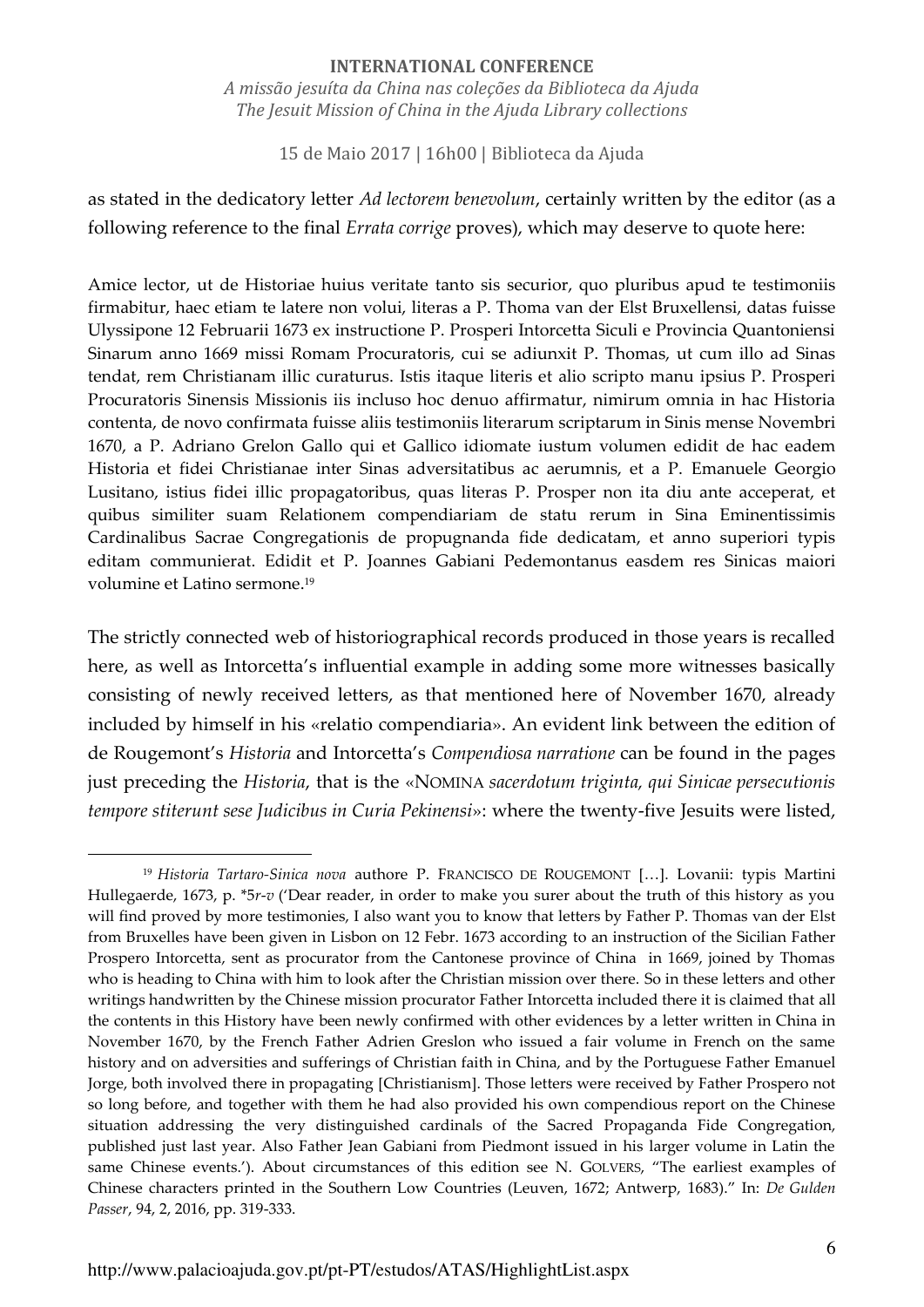15 de Maio 2017 | 16h00 | Biblioteca da Ajuda

ending with the name of Intorcetta «qui deinde a Sociis in exilio Quantoniensi detentis Procurator Romam missus est», then adding the four Dominicans and the one only Franciscan. This list of the thirthy fathers persecuted at the Peking court was put in front here by the editor, who should have taken it and translated from the «Catalogo dei 30 Sacerdoti, che nella Corte di Pekino furono presentati a Giudici in questa Persecutione», as proved by the identical formulation, listing all the same fathers in a slightly different order but still closing the Jesuits' catalogue with the name of Intorcetta «dal luogo dell'esilio mandato procuratore a Roma».<sup>20</sup>

Intorcetta's *Compendiosa narratione* was the first account indeed to be diffused in Europe informing about the latest events occurred after those 5 years of persecution and detention. The composition fully belongs to tradition of official *relationes* to the Roman Church "*de statu et qualitate missionis Sinicae*", as that presented almost two decades earlier, in December 1654, by Martino Martini, thereafter printed in Köln, 1655.<sup>21</sup> Compared to it, Intorcetta, although reporting statistical information (names and nationalities of the fathers involved, number of Christian converts and main characters of their belief, etc.), $^{22}$ appears rather narrative than merely informative in framing the whole account of the *Stato di Persecutione et Restauratione,* as the contents are epitomized by heading titles on odd pages. So it does not surprise that the most original section is related to that "restoration", epically anticipated by a series of omens and prodigious events, which are recounted in a larger section entitled «Catalogo de' Prodigii succeduti nella Cina sotto l'Imperio de' Tartari, così ne Preludii, come nel decorso di quest ultima Persecutione».<sup>23</sup>

<sup>20</sup> INTORCETTA, *Compendiosa narratione* cit., pp. 35-36. His list became referential, see for example L. PFISTER, *Notices biographiques et bibliographiques sur les Jésuites de l'ancienne mission de Chine, 1552-1773*, Tome I. *XVIe & XVIIe siècles*. Chang-Hai: Imprimerie de la Mission Catholique, 1932, pp. 175-176 note 2.

<sup>21</sup> *Brevis relatio de numero, et qualitate Christianorum apud Sinas*, auctore P. MARTINO MARTINIO Tridentino Viceprovinciae Sinensis Procuratore e Societate Iesu. Coloniae: apud Ioannem Buseum, 1655 (modern edition in MARTINO MARTINI, *Opera omnia*. Vol. 2: *Opere minori*, dir. F. De Marchi, cur. G. Bertuccioli. Trento: Università degli studi di Trento, 1998, pp. 31-143).

<sup>22</sup> Martini's first four parts (I. *Nomina ac nationes Patrum e Societate Iesu, qui Sinis divinam legem praedicarunt*. II. *Christianorum in Sinis numerus.* III. *Qui qualesque Sinae fidem Christi susceperint, proponitur.* IV. *Christianorum Sinensium circa res divinas diligentia, ac in suscepta fide constantia explicatur*) correspond with the contents of Intorcetta's *Compendiosa narratione*, pp. 7-37.

<sup>23</sup> INTORCETTA, *Compendiosa narratione*, pp. 38-76 ('Catalogue of the Prodigies happened in China under the Tartarian Empire, from the beginning up to the ending of this latest Persecution'): the narrative here is sequenced in a series of 31 miraculous events, occurred within about a decade between 9 August 1658, increasingly by the persecution years up to the 'fatal and dreadful' year 1668 («L'anno 1668 che certamente fu fatale e spaventoso nella Cina», *ibid*., p. 59), and 26 August 1668, the day when both a tower and the *Lugou*  bridge near Peking's walls, already collapsed on 25 July, eventually ruined (*ibid.*, pp. 65-66, 72-73). About the "ominous" incription on the stone found amid the ruins of the bridge see now the comparative investigation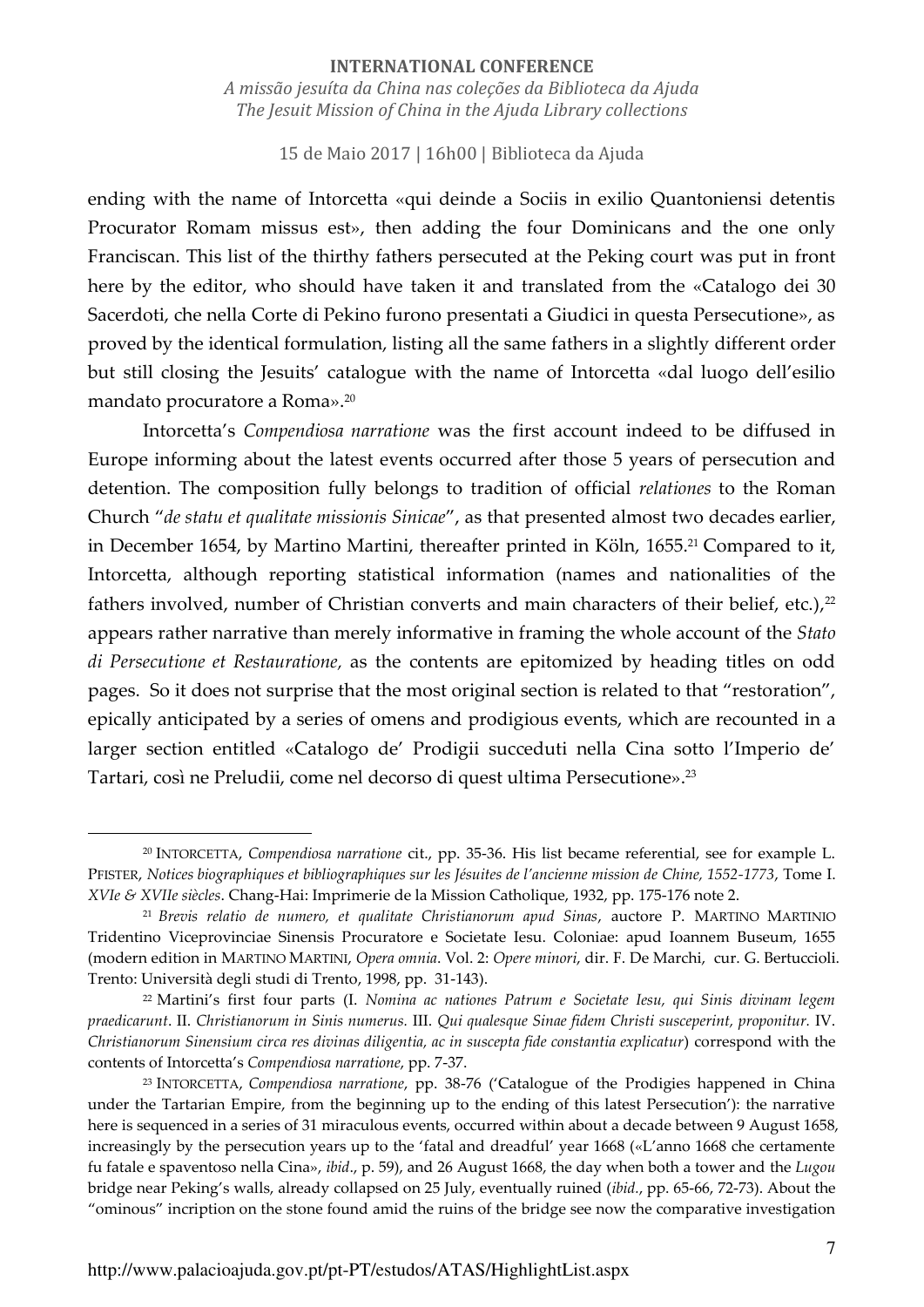15 de Maio 2017 | 16h00 | Biblioteca da Ajuda

Intorcetta should have mainly worked on composing its text probably in the weeks when he was in Lisbon, after his arrival from China by the end of 1670, before setting out to Rome around the Easter days, right when his report was submitted to Propaganda Fide Congregation on 18 April 1671.24 Less than one year later two editions of the *Compendiosa narratione* were issued: the Italian version in Rome, by the printing press of Francesco Tizzoni (*post* 30 January 1672);<sup>25</sup> the Latin text in Regensburg, as an appendix of the *Historica narratio de ortu et progressu fidei orthodoxae in regno Chinensi* by Adam Schall von Bell, 26 in its second edition (*editio altera*), enlarged with the addition from the more recent Intorcetta's account<sup>27</sup> and supposedly translated by the Jesuit Johann (Giovanni) Foresi (Lugano, 1624-Leuven, 1682), already curator of the first edition of Schall's history. 28

(between Intorcetta and Rougemont'*Historia*, pp. 322-323) of GOLVERS, "The earliest examples" cit., with special implications regarding the first movable types of Chinese characters used in Europe.

<u>.</u>

<sup>25</sup> Francesco Tizzoni's typographic workshop in Rome was rather active along two decades (1671- 1688), producing a range of various titles, basically secular works (theatrical, musical, rethoric and academic writings) and mainly serving booksellers in Piazza Madama or at the Collegium Romanum.

<sup>26</sup> On the manuscript tradition of Schall's history see a survey by GOLVERS, *The* Astronomia Europaea *of Ferdinand Verbiest* cit., p. 160. A copy of the earliest 1658 version, brought to Europe by Martino Martini, is preserved in Ajuda, *JA*, 49-V-14, ff. 376-436. Among other late reports preserved in Ajuda, *JA*, see also the *Breve Relação em que se dá huma compendiosa noticia de como foy perseguida a Ley de Deos na China e seos Pregadores desterrados nestes proximos anos de 1664 e 1665*, feita por ordem do R. p. Luis da Gama […]. Em Cantam, Provincia da China e lugar do desterro de 1667 (cod. 49-V-15, f. 96*r* and ff.).

<sup>27</sup> Shortly announced in the main frontispiece as enlarged (*aucta*) by adding *Compendiosa Narratione de Statu Missionis Chinensis* and *Prodigiis, quæ in ultima Persecutione contigerunt*, it does not mention Intorcetta's name. An internal frontispiece (p. 351) reproduces in Latin the exact title of the Italian edition: *Compendiosa narratio de statu Missionis Chinensis. Ab anno 1581 usque ad annum 1669*, oblata Eminentissimi DD. Cardinalibus Sacrae Congregationis de propaganda Fide a R.P. PROSPERO INTORCETTA […]. Anno 1671. 14 Aprilis Romae (the texts of *Narratio* and *Prodigia* cover respectively pp. 353-369 and 370-393).

<sup>28</sup> Both the *princeps* (*Historica Narratio, de initio et progressu Missionis Societatis Jesu apud Chinenses, ac praesertim in Regia Pequinensi*, ex litteris R.P. JOANNI ADAMI SCHALL […] collecta, Viennae Austriae: Typis Matthaei Cosmerovii, 1665) and the *editio altera et aucta* (*Historica relatio de ortu et progressu fidei orthodoxae in Regno Chinensi per Missionarios Societatis Jesu ab Anno 1581 usque ad Annum 1669*, novissime collecta ex Literis eorundem Patrum Societatis Jesu praecipue R.P. JOANNIS ADAMI SCHALL […]. Ratisbonae: Typis Augusti Hanckwitz, 1672) are attributed to Foresi as a curator, whose name does not appear though (the dedicatory to emperor Leopold in the '65 edition is collectively subscribed by *Missio Chinensis Soc. Jesu*, p. 4*v* of the preface): cfr. J. N. STÖGER, *Scriptores Provinciae Austriacae Societatis Jesu*. Viennae: Typis Congregationis Mechitharisticae, 1855, tome I, p. 84 (only for the '65 edition); C. SOMMERVOGEL, *Bibliothèque de la Compagnie de Jésus* […]. Louvain: Éditions de la bibliothèque S. J., Collège philosophique et théologique, 1960, tome III, col. 877, nr. 3; H. BOSMANS, "La correspondance inédite du P. Jean de Haynin d'Ath." In: *Analectes pour servir à l'histoire ecclésiastique de la Belgique*, s. XIII, t. IV, 1908, pp. 197-224: footnotes at pp. 202-203. Born in Lugano,

<sup>&</sup>lt;sup>24</sup> The date 14 April which appears in the Latin version printed in Regensburg was seemingly caused by a wrong transcription from the manuscript source it was taken on, which is the official report preserved in Rome, Propaganda Fide Archive, *SOCG* (Scritture Originali riferite nelle Congregazioni Generali), vol. 432 (1672), ff. 461*r*-468*v* (at f. 467*v* the number 8 is written in a typical reclined form, possibly misread as 4).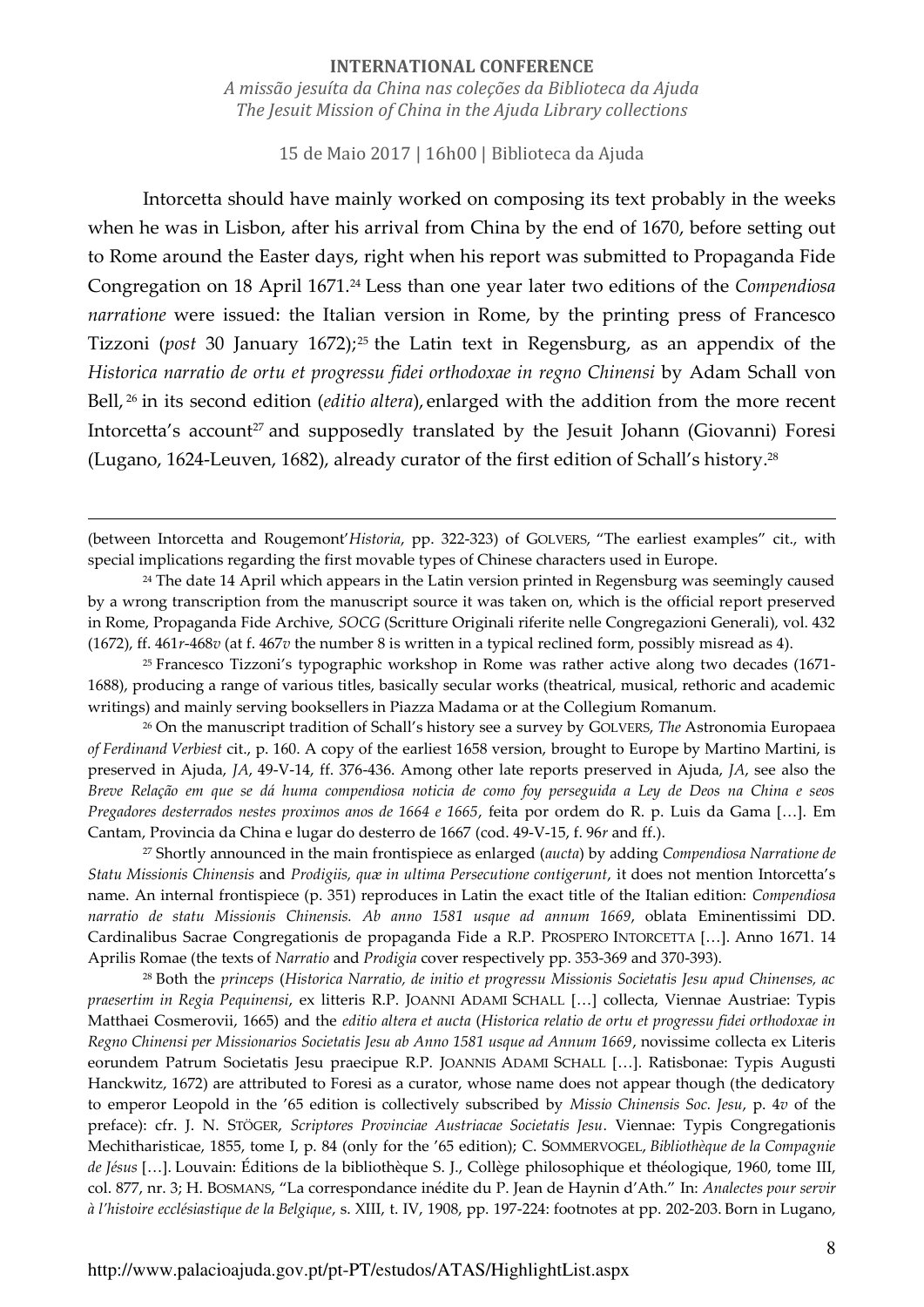15 de Maio 2017 | 16h00 | Biblioteca da Ajuda

For the main part of his *Narratione*, the very report supposed to be delivered in Rome, Italian and Latin versions are closely similar, even though a detailed textual comparison can prove that the Latin version was made following the manuscript text in Propaganda Fide Archive, slightly different from the text published in Rome.<sup>29</sup> Intorcetta used to address the cardinals in Italian indeed, as in the subsequent supplication to pope Clement X (10 December 1671) and in a late *Informazione* presented to Propaganda Fide Congregation on 24 March 1672.<sup>30</sup>

So we can assume that the first composition of his *Compendiosa narratione* was in Italian, whereas the Latin translation was to some extent independent from the text printed in Rome. Among other slight discrepancies, in the Latin text the number of the baptized Chinese amounts to 308,780, while in the printed edition 263,780 baptized are mentioned, although a marginal note specifies that the latest amount was considerably increased according to most recent updates.<sup>31</sup>

-

<sup>30</sup> On the supplication see *supra*, note 11. The *Informatione* is documented by the original autograph in Prop. Fide Archive, *Acta. Scritture Riferite nei Congressi*, *Indie Orientali Cina*, 1623-1684, ff. 573*r*-583*v*, and by a copy preserved in Roma, Biblioteca Nazionale "Vittorio Emanuele II", *Ges.* 1257 (3386), int. 14, ff. 103*r*-113*v*. Another related document is written in Latin instead, that is the *Informationes* presented to the *Eminentissimis Dominis Cardinalibus Congregationis Sanctae et Universalis Inquisitionis Romanae*, in a manuscript preserved in Rome, Biblioteca Angelica, ms. 87 (A 76), ff. 128*r*-166*r* (actually consisting of 21 folios): by this "information" to the Holy Office of Inquisition Congregation, dated 21 April 1672, Intorcetta reported the *Praxes* approved in Canton, 26 January 1668 (*ibid.*, ff. 150*r*159*v*), plus the *Testimonium in favorem Patrum Societatis Iesu in Sinis degentium* by the Dominican father Domenico Maria Sarpetri commending Intorcetta, who had already transcribed and alleged that to Propaganda Fide (Roma, Prop. Fide Arch., *SOCG*, 432 [1672], ff. 450*r*-459*r*). On the official records of Intorcetta's mission see F. BONTINCK, *La lutte autur de la liturgie chinoise aux XVII<sup>e</sup> et XVIII<sup>e</sup> siècles*. Louvain-Paris: Nauwelaerts, 1962, pp. 127-144.

<sup>31</sup> Cf. *Compendiosa narratio* cit. [=L], p. 355 and *Compendiosa narratione* cit. [=T], p. 8. Both the quantities seem overestimated (cf. *Handbook of Christianity in China.* I, *635-1800*, ed. by N. Standaert. Leiden-Boston-Köln: Brill, 2001, p. 381 ff.), and the identical figure in the hundreds amount makes suspect a wrong trascription in the diverging thousands. Or in the printed edition maybe Intorcetta intended to be more cautious about actual numbers, lowering the general amount but opening to a possible increasing, as to give the readers a sense of 'instant' information, like in the marginal printed note: «l'ultime nuove avisano che il numero de' Christiani sii notabilmente cresciuto» ('the latest news inform that the number of Christians is considerably increased').

Foresi should have native mastery of Italian, as he translated other works, such as Paolo Segneri's *Il divoto di Maria Vergine*; but a supplementary investigation is required here on the primary source of the attribution.

 $29$  Most of the textual variants between the Propaganda Fide manuscript  $[=P]$  and the printed Italian edition [=T] concern graphic-phonetic or morphologic forms, clearly depending on the Italian textual revision by Tizzoni's workshop in order to adjust the language from some Sicilian vernacular forms to the standard Tuscan rules (e.g.: insiememente [P, f. 462*r*] > insieme [T, p. 5]; accio li tenghiamo [P, *ibid.*] > affine di tenerli [T, p. 6]; se ci paresse [P, 463*v*] > se gli paresse [T, p. 11]; etc.). I intend to present more in detail the results of such collation in a further contribution.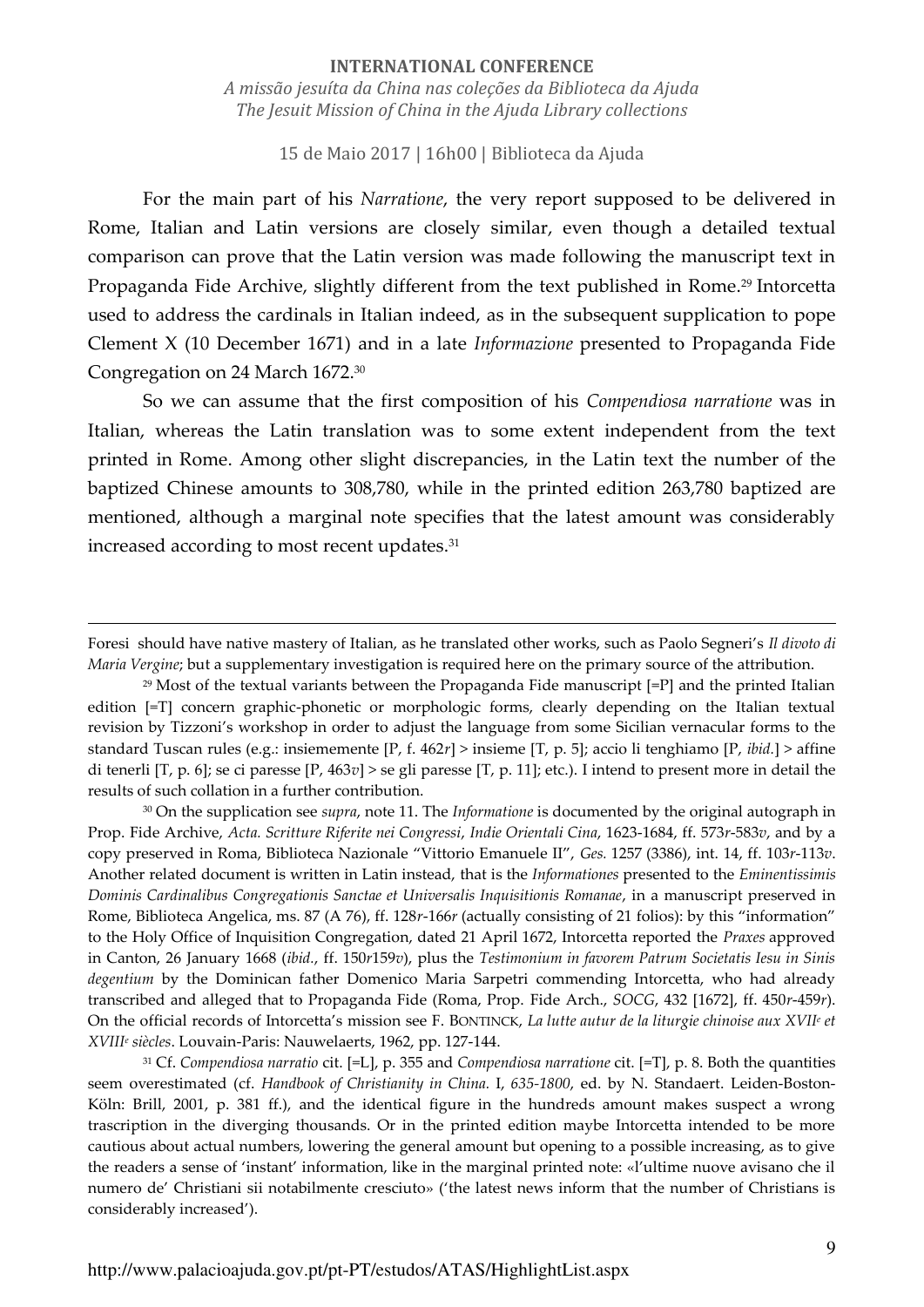15 de Maio 2017 | 16h00 | Biblioteca da Ajuda

More obviously, a further paragraph in the Latin final part, where the speaker greets and addresses the cardinals, is absent from the Italian printed version, which probably cut it in order to adjust the text for readers rather than auditors:

Atque his est, Eminentissimi Domini, ab integro prope seculo Chinensis Ecclesiae status, descriptus a me hoc brevi Compendio, quod hodie Eminentiarum Vestrarum pedibus humilissime substerno, nec aliud laboribus meis praemium expeto, quam ut ab Eisdem clementissime acceptetur, id quod pro lucro simul et solatio reputabo.<sup>32</sup>

The following *Catalogus 30 Sacerdotum qui in hac persecutione traditi sunt Iudicibus in Aula Pequini* [L, pp. 368-369] does not match in its order with the list of Jesuit fathers of the Italian edition [T, pp. 35-37], while is perfectly overlapping with the manuscript list [P, ff. 467*v*-468*v*], which is another detail can furtherly prove that the Latin translator based on the official record of Propaganda Fide. Nevertheless he included also, after *Narratio* and *Catalogus* of the fathers, the consistent section on the prodigies (*Catalogus Prodigiorum apud Sinas, regnantibus Tartaris*, [L, pp. 370-393]), separated from the official report, although an abridged version, under the heading *Prodigii successi nella Gran China dall'anno 1658 sino all'anno 1668*, was included in the same Propaganda Fide volume [P, ff. 441*r*-442*v*, 447*r*-448*v*]; but the translator here is closely following the respective part in the Roman edition [T, pp. 38-76], probably looking at Intorcetta's published text (or any other manuscript, no longer extant, bearing that text) as more reliable and effectual in terms of narrative.<sup>33</sup>

More generally, the Italian edition was seemingly intended for a larger audience of readers, even not so acquainted with Latin but eager to know latest events from the Chinese world in those years. At any rate the text Intorcetta worked on and regarded as his definitive report was the published one, available for a wider circulation. Thus we can read some references to the Italian *libellus* in two later letters (1674-75) by Athanasius Kircher to Lucas Schröckius. Besides, returning to China Intorcetta brought with himself some copies of the Italian edition to be offered to his fellow brothers in Peking (copies with

 $32$  L, p. 367; absent from the printed edition [T, p. 34], the Italian passage can be read in the Prop. Fide manuscript [P, f. 467*v*]: «Quest'è, Emin(entissi)mi Sig(no)ri, della Chiesa Chinese il stato quasi d'un secolo, delineato in questo brieve compendio, ch'io hoggi humilmente offerisco a' piedi dell'E(ccellenzie) V(ostre) e priego ad accettarlo, né altro premio richiedo a' miei travagli che la sola benignissima loro accetatione, quale servirà a me di pregio e di ristoro» ('Most distinguished men, the situation of the Chinese Church across a century, described in this short survey, that today I am humbly offering to the feet of Your Excellence, begging to accept it, since I am not asking for my sufferings more than your only most benevolent acceptance, which will bring me honour and consolation').

<sup>33</sup> For example, from this section of the *Compendiosa narratione* pages has been selected in the anthology *Viaggiatori del Seicento*, ed. by M. GUGLIELMINETTI. Torino: UTET, pp. 557-563.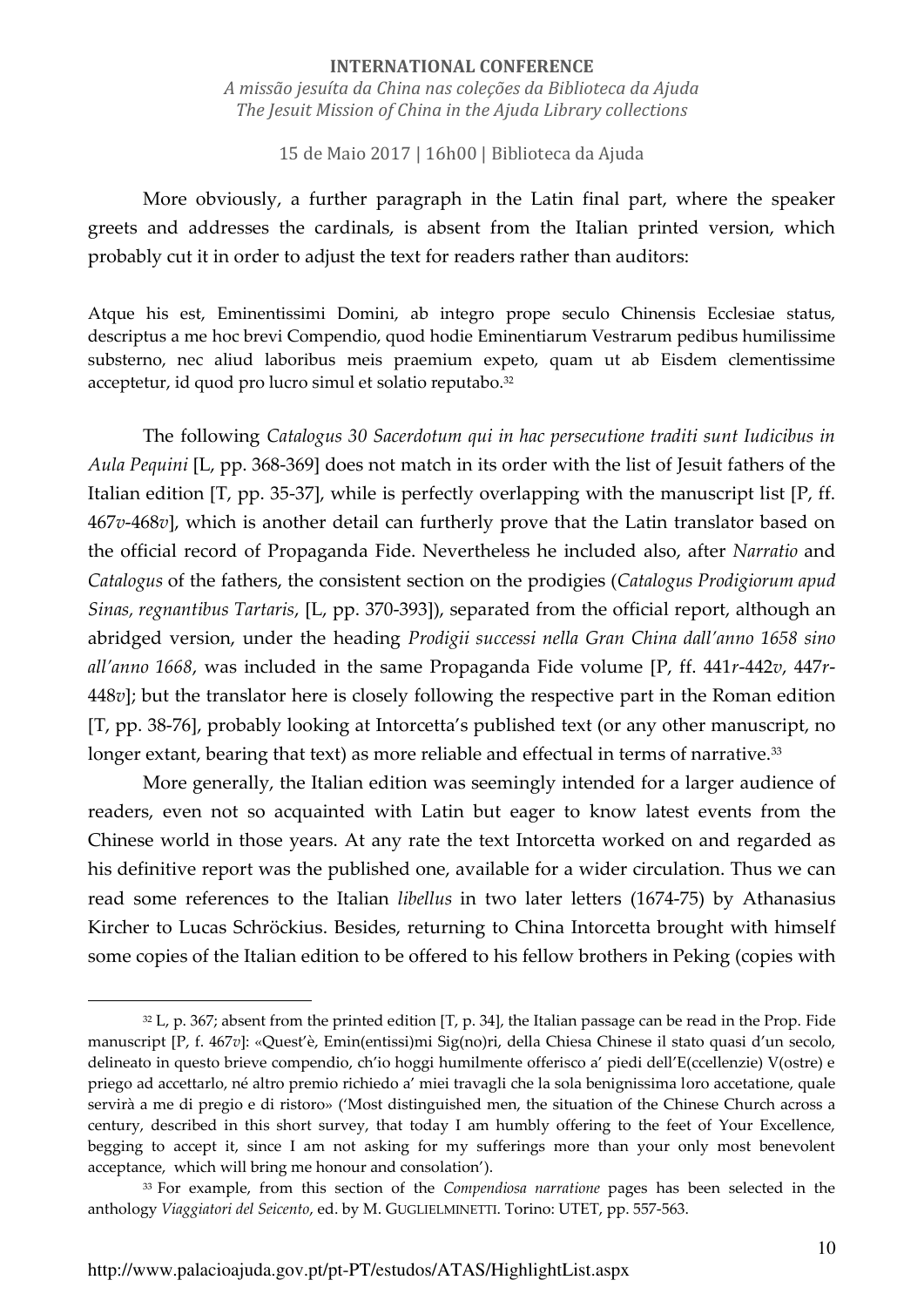15 de Maio 2017 | 16h00 | Biblioteca da Ajuda

his dedication notes, one destined to Ferdinand Verbiest, are still preserved in the Peitang Library of Beijing).<sup>34</sup>

**III**. But what makes more conspicuous the difference between the Latin and the Italian version may be of some interest here, because it consists of the addition to the Italian printed text of "letters arrived from Beijing imperial court bringing very happy news", as they were announced in the frontispiece («con l'aggiunta […] delle Lettere venute dalla Corte di Pekino con felicissime nuove»). Two letters were alleged here: the first one, more famous, was also mentioned along the *Narratio*, <sup>35</sup> nevertheless it did not appear as an enclosed document there, what, if available, would be quite strange, considering that the Regensburg edition was intended to update Shall's *Historica relatio*  maximizing the positive conclusion of the long persecution suffered by the German father till his death in 1666. Such evidence is conclusively proving that the Latin text taken into the German edition could not be drawn from the text of *Compendiosa narratione* as printed, rather from a previous text not including yet the letters, which Intorcetta should have seen later in Rome, then translated from Portuguese into Italian.<sup>36</sup>

 The first, longer letter is the well-known account («breve relatione», as properly defined here by Intorcetta) written by Gabriel de Magalhães, and jointly subscribed by Ferdinand Verbiest and Luvodico Buglio, on January the  $2<sup>nd</sup>$ , 1669. But a further document was added then, a letter sent to Intorcetta by the Austrian Father Christian Herdtrich,

<sup>36</sup> At least before 30 January 1672 of General Gian Paolo Oliva's *placet* for the *imprimatur*.

<sup>34</sup> *Fasciculus epistolarum* Adm. R.P. ATHANASII KIRCHERI Soc. Jesu […]. Augusta Vindelicorum: Typis Utzschneiderianis, 1684, p. 54 (letter of 29 Dec. 1674: «[…] intelliges ex libello, quem P. Prosper Intorcetta, Chinae Procurator, hic Romae edidit, de ultimo Statu Sinarum», 'you will understand from the small book that father Prosper Intorcetta, procurator of China, published here in Rome, on the latest situation in China') and p. 63 (7 Dec. 1675: «Haurei ancor gionta la *Relatione della China* vulgata dal P. Intorcetta […]», 'I would add also the *Report on China* divulged by father Intorcetta'). For the copies brought to Peking see: MISSION CATHOLIQUE DES LAZARISTES À PÉKIN, *Catalogue de la Bibliothèque du Pé-t'ang*. Pékin: Imprimerie des Lazaristes, 1949, col. 969, nnr. 3315-3319.

<sup>35</sup> «Post meum e China discessum Tres Societatis Patres, Gabriel Magaglianes, Ludovicus Buglio et Ferdinandus Verbiest, qui iam primo in Aula substiterant, miserunt Relationem scriptam Pequini, sub die 2 Januarii 1669, qua certiores nos reddunt se pariter omnes restitutos in gratiam Tartari Imperatoris *Cám-hì* [...]» [L, p. 365], as drawn from the Italian text: «Doppo la mia partenza dalla China, i tre Padri della Compagnia Gabriele di Magaglianes, Ludovico Buglio, e Ferdinando Verbist, che erano già prima rimasti nella Corte, mandarono una relatione scritta in Pekino alli 2 di Gennaro 1669, con la quale ci danno nuova d'essere stati tutti tre restituiti alla gratia dell'Imperatore *Càm-hī* Tartaro […]» [P, f. 466*v*]; here the Latin text is evidently drawn from the manuscript, since the printed text here adds a reference to the following part («[…] mandarono una breve Relatione […] **che l'aggiungo nel fine, tradotta dal Portughese nel nostro Italiano,** con la quale ci danno avviso, come già furono tutti tre restitutite alla gratia dell'Imperatore *Cam-hi*  Tartaro  $[...]$ »  $[T, p. 31,$  emphasis is mine]).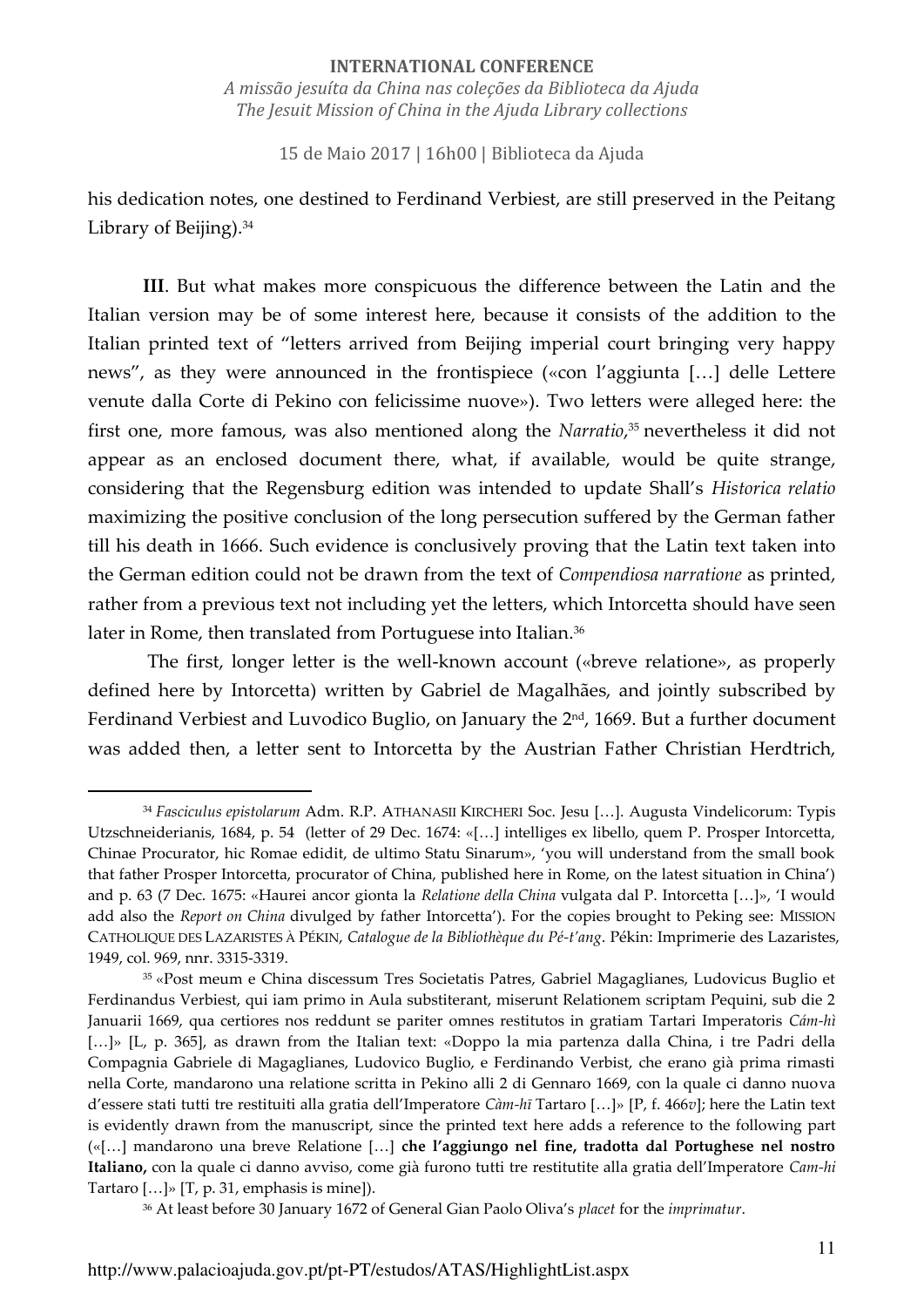#### 15 de Maio 2017 | 16h00 | Biblioteca da Ajuda

mailed from Canton on 23 November 1670, dealing with news from Peking about the renowned Chinese embassy of Manuel de Saldanha, who had visited the Emperor between 30 June and 21 August 1670, welcomed by the three Jesuits assisting him, fallen sick at the Court, and acting as interpreters: all facts reported to Herdtrich by another letter mentioned here, sent by Buglio on 11 August and arrived in Canton on 28 October.<sup>37</sup>

The combination of the diplomatic report with these newly added letters links the *Compendiosa narratione* up with the earliest well established Jesuits' *Litterae Annuae*  tradition, hence characterizing Intorcetta's compilation as that sort of "instant-book" bringing fresh news from China, where both historical account and epistolar reference to recent events serve to offer a more vivid presentation of the Chinese missionary adventure to an extended audience of readers, both "curious" and interested to those "edifying" narrative (to recall terms of the afterwards fortunate French editorial format), far beyond the official occasion of reporting to the cardinals. The very final page, after Herdtrich's letter, emphasizes the "open" conclusion raising up further 'best wishes' («ottime speranze »):

Fin qui la lettera del P. Christiano Herdrtich. Queste ottime speranze della restitutione de' Padri Missionari cinesi alle loro pristine Chiese vengono pure confermate dalle lettere del P. Filippo Couplet, e P. Francesco Rougemont che dimorano in Cantone, luogo assegnatoci per esilio, e dicono così: l'ultime lettere venuteci da Pekino danno aviso de' molti favori del Re verso i nostri Padri che stanno in Corte, li quali, doppo la partenza del Signor Ambasciatore da Pekino, sono risoluti di presentare al Re una, o più suppliche per la nostra libertà, e ritorno all'antiche Chiese.<sup>38</sup>

<sup>37</sup> Here is the incipit: «Ci è arrivata dalla Corte di Pechino una Lettera del P. Ludovico Buglio, nella quale brevemente racconta tutte le cose succedute nel ricevimento ch'hebbe l'Ambasciatore del Serenissimo Re di Portugallo dall'Imperadore della Cina […] lettera, che fu scritta nella Corte alli 11 d'Agosto, ed a noi capitò in questo luogo d'esilio alli 28 di Ottobre» (*Compendiosa narratione* cit., pp. 115-116: 'A letter from Father Ludovico Buglio at Peking Court has just arrived, shortly reporting all the happenings occurred when the Emperor of China welcomed the Ambassador of Most serene King of Portugal […] a letter, written at the Court on 11 August then arrived here in our place of exile on 28 October'). On Saldanha's embassy see P. PELLIOT, "L'ambassade de Manoel de Saldanha à Pékin." In: *T'oung Pao*, XXVII, 1930, pp. 421-424; FU Lo-Shu, "The Two Portuguese Embassies to China during the K'ang-hsi Period." *ibid.*, XLIII, 1955, pp. 75-94; J. E. WILLS jr, *Embassies and Illusions: Dutch and Portuguese Envoys to K'ang-hsi, 1666-1687*. Cambridge (Mass.): Harvard University Press, 1984, *passim*; ID., "From Olivença to Peking: Manoel de Saldanha and the Vagaries of Restoration Fortune." In: *From Biography to History: Essays in the History of Portuguese Asian (1500-1800)*, ed. by K. McPherson, S. Subrahmanyam. New Dehli: Transbooks, 2005, pp. 113-117.

<sup>38</sup> *Compendiosa narratione* cit., pp. 125-126 ('Up to here Father Christian Herdtrich's letter. Such best wishes on the return of the fathers missionaries in China to their former churches are also corroborated by letters from Philippe Couplet and François de Rougemont dwelling in Canton, our place of banishment, reporting this: the latest letters from Beijing have brought news about the favour by the Emperor to the fathers living at the Court who, after ambassador Saldanha's departure, are about to petition for us to be freed and sent back to our former churches').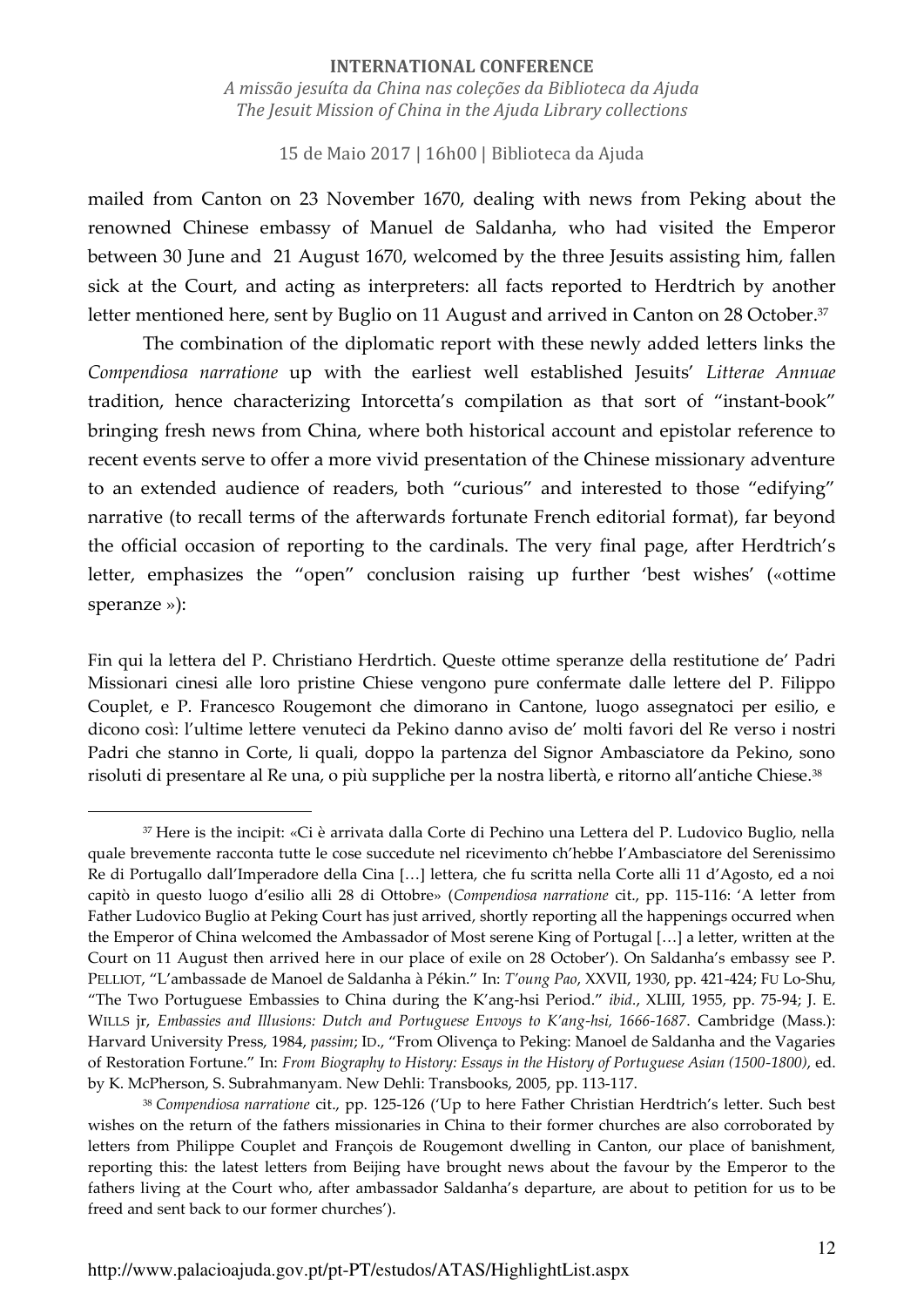#### **INTERNATIONAL CONFERENCE**

*A missão jesuíta da China nas coleções da Biblioteca da Ajuda The Jesuit Mission of China in the Ajuda Library collections* 

15 de Maio 2017 | 16h00 | Biblioteca da Ajuda

The circulation of news that such particular circumstances of the "Cantonese banishment" had determined could also show how efficient and sophisticated the Jesuit system of correspondence was, sorting out information between Peking and Europe through Canton and Macao.<sup>39</sup> Opening his letters on Saldanha's embassy, Herdricht could "intercept" the procurator on his way to Rome, predicting that at the moment of receiving it he should 'probably' be in Portugal, able to cheer up with fathers and noblemen in Lisbon for the report («e come è probabile che questa mia lettera ritrovi la R.V. in Portugallo, acciò possa V.R. havere con che possa ivi rallegrarsi insieme coi nostri Padri e Signori Portughesi»)*.* 40 But Intorcetta's journey should have taken longer time, $41$  so he probably could read these letters only when in Rome, thereafter deciding to enclose them at the end of his already composed *Narratione.* 

Bringing back attention to the previous letter, that consisted in fact of a long report, a kind of *relatio* itself, whose actual writer Gabriel de Magalhães recounted all the happening of those spectacular tests held in the last days of December '69, which attracted sympathy from the Emperor and helped restore the primacy of the European calendar.<sup>42</sup> A

<sup>39</sup> About Macao as a «crucial link» for communications between China and Europe, see N. GOLVERS, "Ferdinand Verbiest's Letter of 1678 to King Afonso VI of Portugal and the Possible Role of Tomás Pereira in its Conception." In: *In the Light and Shadow of an Emperor: Tomás Pereira, SJ (1645-1708), the Kangxi Emperor and the Jesuit Mission in China*, ed. by A. K. Wardega and A. Vasconcelos de Saldanha. Cambridge: Cambridge Scholars, 2012, pp. 404-421: 404, 412; ID., "The Canton-Macau Area as a 'lieu de savoir': the Western Missionaries' Detention in the Canton Jesuit Residence (1665-1671) and their Written and Editorial Output." In: *Macau, Past and Present*. Lisboa: Cientro Científico e Cultural de Macau, 2015, pp. 215-234.

<sup>40</sup> *Compendiosa narratione* cit., pp. 115-116.

<sup>41</sup> From a reference in his autobiographic survey, preserved in ARSI, ms. *Sic.* 189, f. 327*r*, we know that Intorcetta's route from Goa (January 1669) to Lisbon (by the end of 1670) passed through Brasil: «[…] satis commode navigavit Romam usque, et hinc in Siciliam, et inde iterum Romam. Aliquid serici, et duos circiter libras odoris sinici ei dono datos a Patre Provinciali Sinarum, illud in Brasilia, hos Genuae reliquit, ut divenderentur» ('[…] quite comfortably he sailed to Rome, then to Sicily and to Rome again. Some silk and about two pounds of Chinese spices received as a gift from the Father of Chinese Province, he left to sell the former in Brasil, the latter in Genua'). The note lies still unpublished in a single autograph folio which Intorcetta was probably requested to provide for internal information of the Jesuit Archive, before leaving Rome at the end of June 1672. So it was readily used by Nathaniel Southwell in updating the *Bibliotheca Scriptorum Societatis Iesu*, opus inchoatum a R.P. PETRO RIBADENEIRA […], recognitum et productum ad annum Iubilaei M. DC. LXXV. a NATHANAELE SOTUELLO. Romae: ex Typographia Iacobi Antonij de Lazzaris Varesij, 1676, pp. 714-715, where this profile was literally assumed (no other events listing after 1672), later becoming the essential source of Intorcetta's biographical tradition (see CAPIZZI, "Per una biografia scientifica" cit., p. 197; S. BENEDETTI, "Confucio latino dai manoscritti alla stampa. Appunti sulle carte autografe intorcettiane." In: *Un gesuita siciliano nella Cina del XVII secolo: Prospero Intorcetta, missionario e letterato.* Proceedings of the memorial day held in Piazza Armerina, 23 March 2016 [forthcoming]).

<sup>42</sup> Already published in *Correspondance de Ferdinand Verbiest de la Compagnie de Jésus (1623-1688), directeur de l'Observatoire de Pékin*, par H. Jossons et L. Willaert. Bruxelles: Palais des académies, 1938, pp. 130-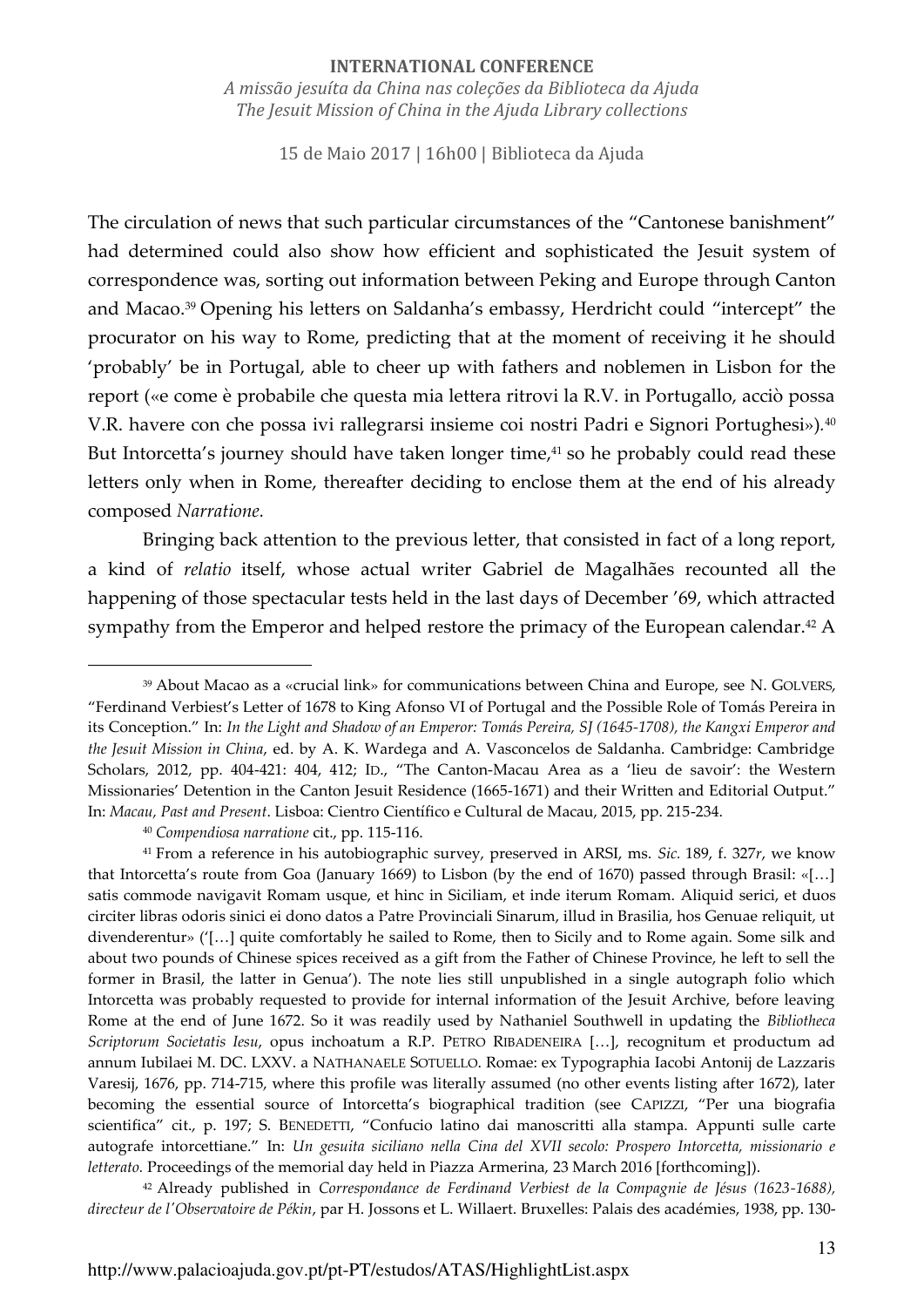15 de Maio 2017 | 16h00 | Biblioteca da Ajuda

letter which may be taken as a fortunate example of how letters could become a vehicle of information addressing a collective recipient (*ad socios*),<sup>43</sup> reporting fresh news already conceived as a narrative, so available to be collected within larger and more structured historiographical compilations.<sup>44</sup> Once incorporated, the same letters were more able to reach a larger audience, thanks to the printed medium, at such an extent that they could even replace the original texts in a reception which eventually might serve their authors themselves.

Noël Golvers has followed up the route of this letter, that was quoted by Ferdinand Verbiest, one of the three subscribers, in the incipit of his *Astronomia Europaea*'s preface, introduced as a forerunning account of the *totius rei seriem* he intended to offer in the treatise:

Quamvis P. Gabriel de Magalianes olim scripserit initium nostrae apud Sinas restitutae Astronomiae, missa scilicet ad socios Cantone in exilio detentos epistola, quam postea P. Prosper Intorcetta Procurator Romam missus in idioma Italicum ex Lusitano vertit, et licet postea in aliis quoque epistolis in Europam missis ea de re mentio quaedam facta sit, cum tamen totius rei seriem, eo ordine quo contigit, nullus unquam ante oculos integram posuerit […]. 45

Verbiest hinted at that subsequent, correlated circulation, which is proved indeed by the extant documents. The autograph of de Magalhães' letter was received in Macao, where was copied on 8 March, as authenticated by father Luís da Gama, Visitator of the Province

<sup>153;</sup> as authored by de Magalhães, the letter has not been included in N. GOLVERS, *Letters of a Peking Jesuit. The Correspondence of Ferdinand Verbiest, SJ (1623-1688). Revised and Expanded*. Leuven: Ferdinand Verbiest Instituut KU Leuven, 2017.

<sup>43</sup> Here is the heading: «Aos P(adr)es Visitador, Provincial e V(ice) Provincial de Japão e China. Aos P(adr)es de Macão e de Cantão. A toda Comp(anhi)a de Jesus»; in Intorcetta's translation the addressees are reduced just to the fathers in Canton: «a' Padri della medesima Compagnia cacciati in esilio per la Santa Fede nella Provincia di Cantone la più rimota dalla Corte», perhaps in order to better fit the testimony with the main context of his *Narratione*.

<sup>44</sup> A similar formula had been adopted by the curator of Adam von Schall's *Historica narratio* (then, in the '72 edition, *Historica relatio*), who highlighted already in the frontespiece «ex Litteris R.P. Joannis Adami Schall [...] collecta» ('collected ... from the letters', that is to say 'based on').

<sup>45</sup> *Praefatio*, in GOLVERS, *Ferdinand Verbiest* cit., p. 344; translated at pp. 54-55: 'Although Father Gabriel de Magalhanes once described the beginning of our astronomy's rehabilitation in China in a letter to our fellow fathers who were [detained] in banishment in Canton (a letter that was afterwards translated from Portuguese into Italian by Father Prospero Intorcetta, who was sent to Roma as procurator), and although subsequently other letters to Europe also mentioned this case in one was or another, no one has ever laid bare the developmental states of this affair in their totality and in the sequence in which they occurred'. All the sources I am recalling here had already been found out and discussed *ibid.*, pp. 152-154 notes 2-3.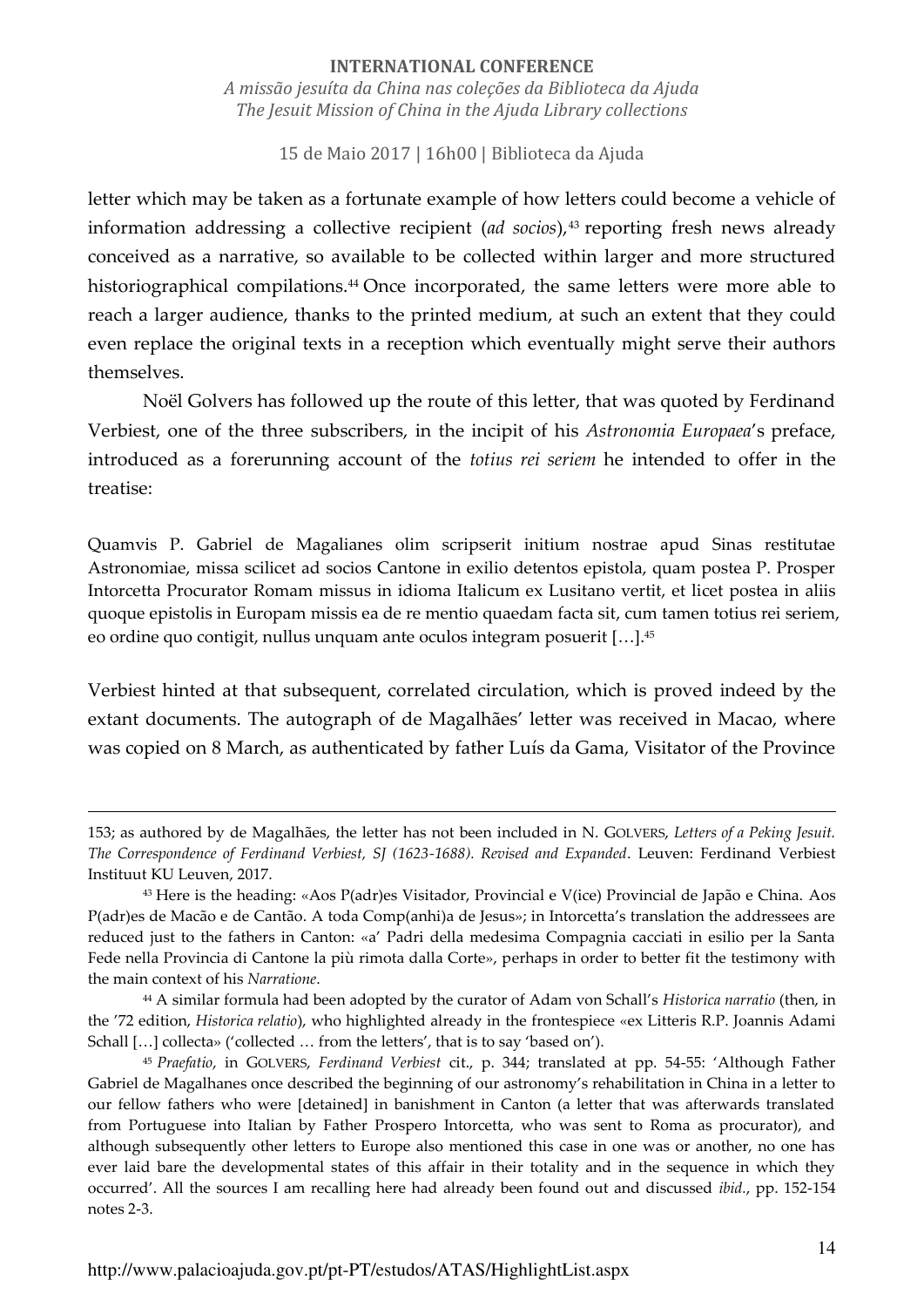15 de Maio 2017 | 16h00 | Biblioteca da Ajuda

(«tirado fielmente da original», 'drawn faithfully from the original'). <sup>46</sup> This copy, then forwarded to the Collegium Romanum, now preserved in ARSI, 47 is the closest to the autograph and was consulted by Intorcetta in Rome, maybe in the autumn-winter 1671, hence translated soon into Italian and incorporated into his *Compendiosa narratione*. From the original in the Jesuit College of Macao about a century later was drawn the trascript in Ajuda, while other handwritten translations of the letter have been found by Golvers in Paris and Brussels, proving the wide circulation of this text.<sup>48</sup>

Nevertheless, when Verbiest quoted the letter he himself co-subscribed, opening the preface to his *Astronomia Europaea* from that text as the very starting point of the Astronomical Bureau restoration, he mentioned it by reading in Intorcetta's translation from Portuguese, as stated in the above quoted passage*.* Neither de Magalhães' autograph, soon sent from Peking to Macao, nor the faithful copy sent to Rome, were available on his table. On the contrary, he could read that text alleged in the *Compendiosa narratione*, as we still have one of the copies of the Italian edition brought from Europe to China in 1674 by Intorcetta himself bearing a dedication note to Verbiest. And even later accounts, as the well-known manuscript *Collectanea Historiae Sinensis*, compiled some decades later by Thomas Ignatius Dunyn-Szpot, SJ (1644-1713), still recounted that glorious adventure being based on Intorcetta, tracking it back again from Peking to Canton, from Portuguese to Italian: «Ad hanc partem conscribendam utemur Epistola nostrorum Patrum Pechinensium data ad Socios Exules Cantonem et Italico idiomate a P. Prosper Intorcetta in lucem edita».<sup>49</sup>

#### ABSTRACT

<u>.</u>

The Sicilian Jesuit Prospero Intorcetta (1625-1696), missionary in China for over thirty years, is well present in the Ajuda collection *Jesuítas na Ásia* with about 90 items at least, whose consistency is

<sup>46</sup> According to GOLVERS, *Ferdinand Verbiest* cit., p. 152 note 2, the letter was sent first to Canton, where arrived on 5 February and was copied, while the original was sent from there to Macao, arriving on 5 March.

<sup>47</sup> ARSI, *Jap.-Sin.* 162, ff. 269*r*-273*v*; the note of Luís da Gama at the foot of f. 273*v*.

<sup>48</sup> Ajuda, *JA*, cod. 49-IV-62, ff. 526*r*-533*v*; for other copies see GOLVERS, *Ferdinand Verbiest* cit., p. 153.

<sup>49</sup> ARSI, *Jap.-Sin.* 104, *Collectanea Historiae Sinensis ab anno 1641 ad annum 1700*, ex varijs documentis in Archivo Societatis existentibus excerpta duobus Tomis distincta Auctore P. THOMA IGNATIO DUNIN SZPOT Polono (1710), 2nd tome, f. 202*r* ('to write this part we make use of the letter from our fathers in Peking sent to the fellows exiled in Canton and published in Italian translation by Father Prospero Intorcetta'). Numerous other references in Dunyn-Szpot's compilation concern Intorcetta's *Compendiosa narratione*, especially from the *Catalogus de Prodigiis*, e.g. in tome 2, ch. IV, n. 3, or ch. VI, n. 4 (f. 199*r*).